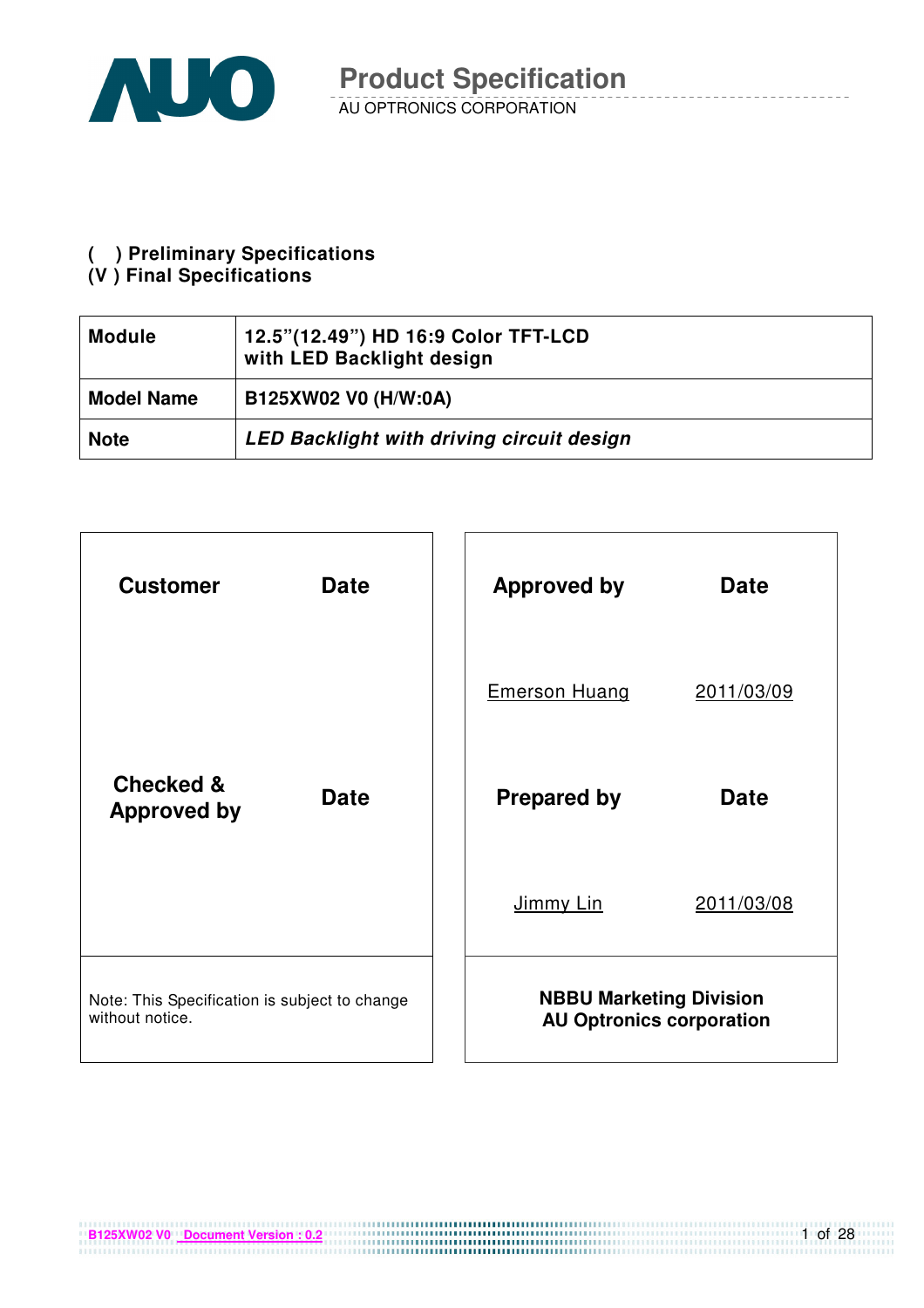

### **Contents**

|  | .25 |
|--|-----|
|  |     |
|  |     |
|  |     |
|  |     |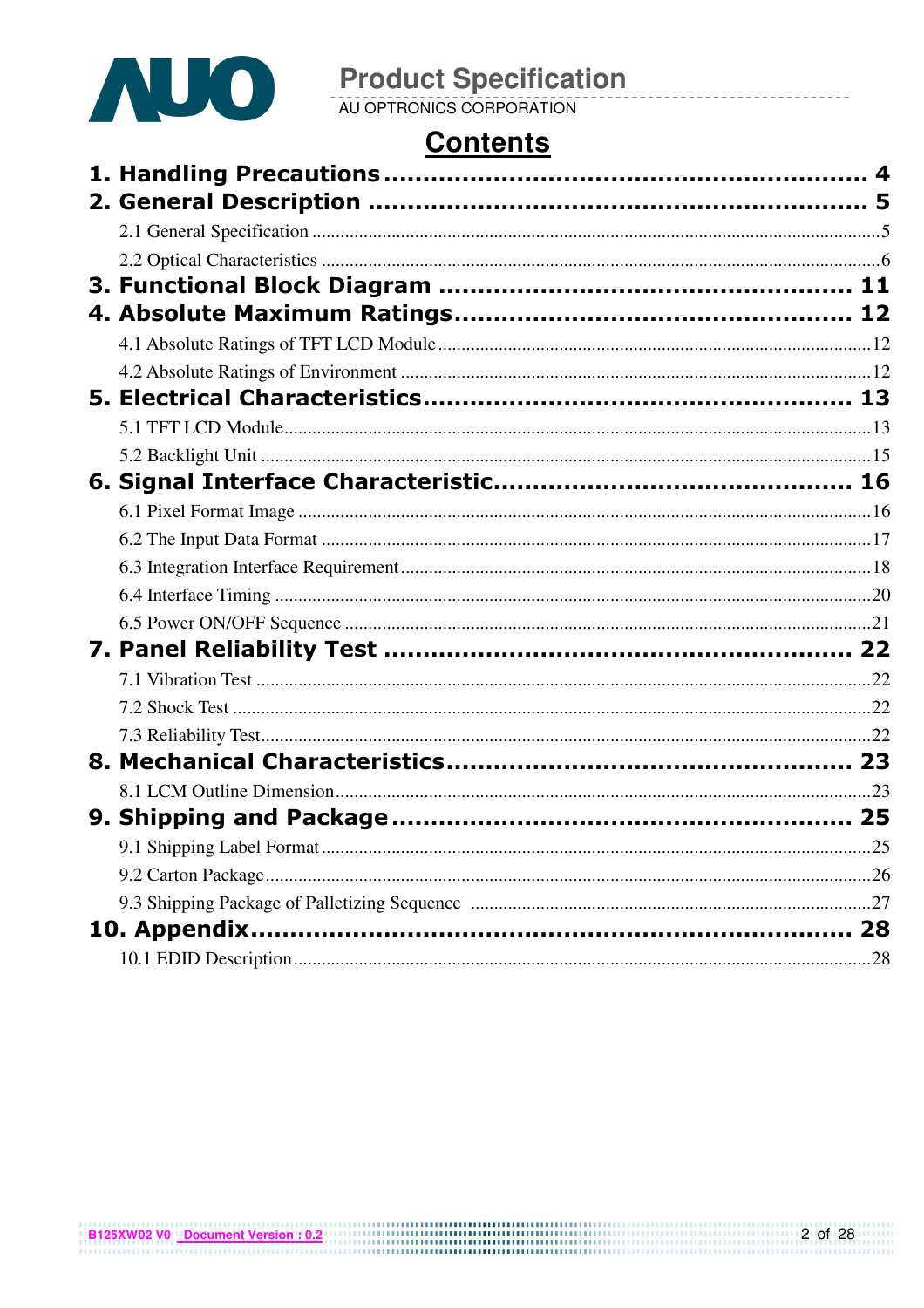

AU OPTRONICS CORPORATION

## **Record of Revision**

|     | <b>Version and Date</b> | Page | Old description                      | <b>New Description</b>                         | Remark |
|-----|-------------------------|------|--------------------------------------|------------------------------------------------|--------|
| 0.1 | 2010/08/26              | All  | 1 <sup>st</sup> Edition for Customer |                                                |        |
| 0.2 | 2011/03/08              | 6    | 2 <sup>nd</sup> Edition for Customer | LC rising & falling time/ Color / Chromaticity |        |
| 0.2 | 2011/03/08              | 15   | 2 <sup>nd</sup> Edition for Customer | Revised Backlight PWM input frequency          |        |
| 0.2 | 2011/03/08              |      | 26/27 2nd Edition for Customer       | Carton Package/Shipping Packag                 |        |
|     |                         |      |                                      |                                                |        |
|     |                         |      |                                      |                                                |        |
|     |                         |      |                                      |                                                |        |
|     |                         |      |                                      |                                                |        |
|     |                         |      |                                      |                                                |        |
|     |                         |      |                                      |                                                |        |
|     |                         |      |                                      |                                                |        |
|     |                         |      |                                      |                                                |        |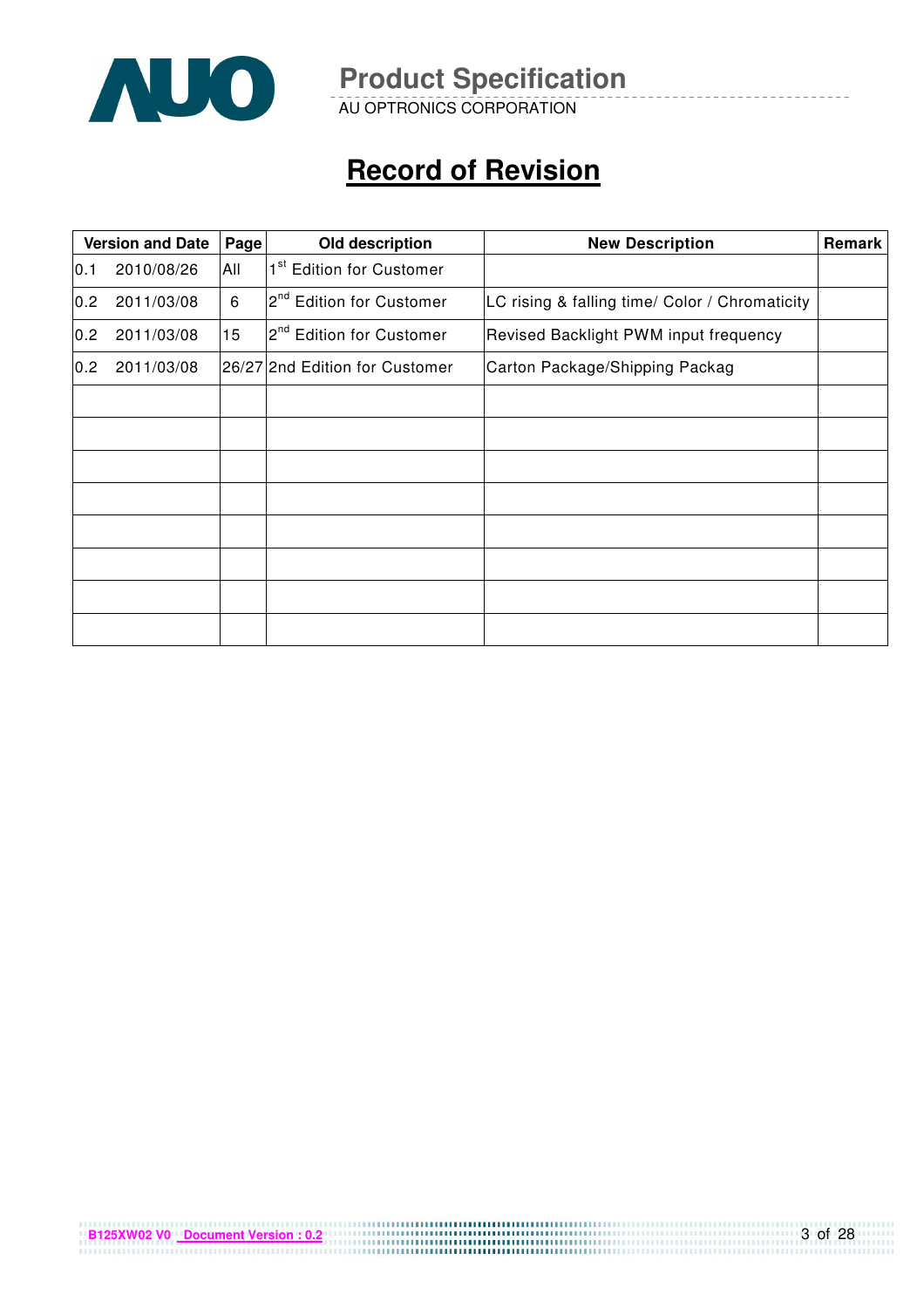

#### **1. Handling Precautions**

- 1) Since front polarizer is easily damaged, pay attention not to scratch it.
- 2) Be sure to turn off power supply when inserting or disconnecting from input connector.
- 3) Wipe off water drop immediately. Long contact with water may cause discoloration or spots.
- 4) When the panel surface is soiled, wipe it with absorbent cotton or other soft cloth.
- 5) Since the panel is made of glass, it may break or crack if dropped or bumped on hard surface.
- 6) Since CMOS LSI is used in this module, take care of static electricity and insure human earth when handling.
- 7) Do not open nor modify the Module Assembly.
- 8) Do not press the reflector sheet at the back of the module to any directions.
- 9) At the insertion or removal of the Signal Interface Connector, be sure not to rotate nor tilt the Interface Connector of the TFT Module.
- 11) After installation of the TFT Module into an enclosure (Notebook PC Bezel, for example), do not twist nor bend the TFT Module even momentary. At designing the enclosure, it should be taken into consideration that no bending/twisting forces are applied to the TFT Module from outside. Otherwise the TFT Module may be damaged.
- 12) Small amount of materials having no flammability grade is used in the LCD module. The LCD module should be supplied by power complied with requirements of Limited Power Source (IEC60950 or UL1950), or be applied exemption.
- 13) Disconnecting power supply before handling LCD modules, it can prevent electric shock, DO NOT TOUCH the electrode parts, cables, connectors and LED circuit part of TFT module that a LED light bar build in as a light source of back light unit. It can prevent electrostic breakdown.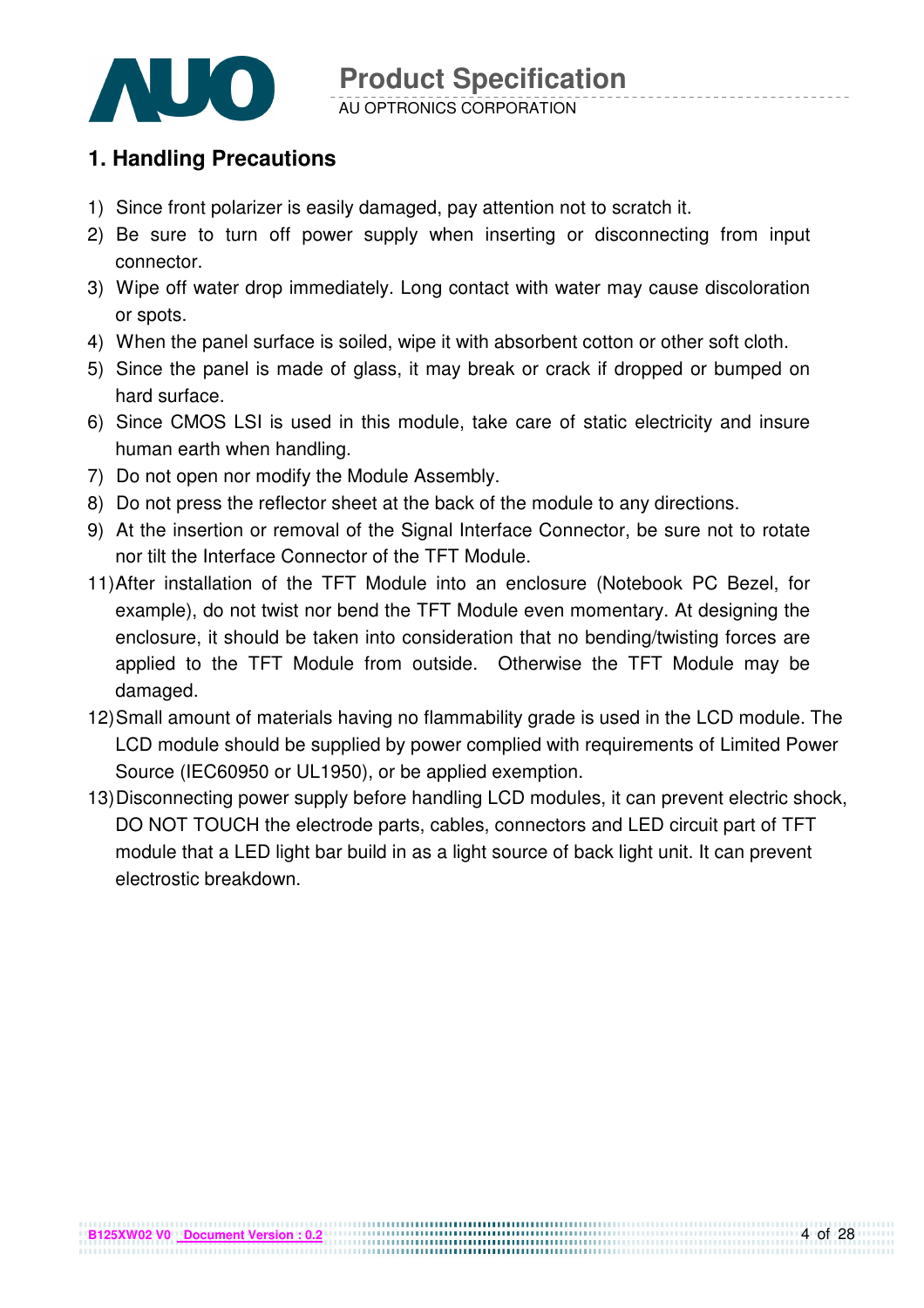

AU OPTRONICS CORPORATION

#### **2. General Description**

B125XW02 V0 is a Color Active Matrix Liquid Crystal Display composed of a TFT LCD panel, a driver circuit, and LED backlight system. The screen format is intended to support the 16:9 HD, 1366(H) x768(V) screen and 262k colors (RGB 6-bits data driver) with LED backlight driving circuit. All input signals are LVDS interface compatible.

B125XW02 V0 is designed for a display unit of notebook style personal computer and industrial machine.

#### **2.1 General Specification**

The following items are characteristics summary on the table at 25  $\degree$ C condition:

| <b>Items</b>                                               | <b>Unit</b>            |                                                                      |                         | <b>Specifications</b>                  |       |  |
|------------------------------------------------------------|------------------------|----------------------------------------------------------------------|-------------------------|----------------------------------------|-------|--|
| Screen Diagonal                                            | [mm]                   | 317.3                                                                |                         |                                        |       |  |
| <b>Active Area</b>                                         | [mm]                   | 276.615 X155.52                                                      |                         |                                        |       |  |
| Pixels H x V                                               |                        | 1366x3(RGB) x 768                                                    |                         |                                        |       |  |
| <b>Pixel Pitch</b>                                         | [mm]                   | 0.2025X0.2025                                                        |                         |                                        |       |  |
| <b>Pixel Format</b>                                        |                        | R.G.B. Vertical Stripe                                               |                         |                                        |       |  |
| <b>Display Mode</b>                                        |                        | Normally White                                                       |                         |                                        |       |  |
| White Luminance (ILED=20mA)<br>(Note: ILED is LED current) | $\lceil cd/m^2 \rceil$ | 200 typ. $(5 \text{ points average})$<br>170 min. (5 points average) |                         |                                        |       |  |
| <b>Luminance Uniformity</b>                                |                        | 1.25 max. $(5$ points)                                               |                         |                                        |       |  |
| <b>Contrast Ratio</b>                                      |                        | 400 typ                                                              |                         |                                        |       |  |
| <b>Response Time</b>                                       | [ms]                   | 16 typ / 25 Max                                                      |                         |                                        |       |  |
| Nominal Input Voltage VDD                                  | [Volt]                 | $+3.3$ typ.                                                          |                         |                                        |       |  |
| <b>Power Consumption</b>                                   | [Watt]                 |                                                                      |                         | 3.0 max. (Include Logic and Blu power) |       |  |
| Weight                                                     | [Grams]                | 290 max.                                                             |                         |                                        |       |  |
| <b>Physical Size</b>                                       | [mm]                   |                                                                      | Min.                    | Typ.                                   | Max.  |  |
|                                                            |                        | Length                                                               | 291.2                   | 291.7                                  | 292.2 |  |
|                                                            |                        | Width                                                                | 173.3                   | 173.8                                  | 174.3 |  |
|                                                            |                        | <b>Thickness</b>                                                     |                         |                                        | 5.2   |  |
| <b>Electrical Interface</b>                                |                        | 1 channel LVDS                                                       |                         |                                        |       |  |
| <b>Glass Thickness</b>                                     | [mm]                   | 0.5                                                                  |                         |                                        |       |  |
| <b>Surface Treatment</b>                                   |                        | Anti-Glare, Hardness 3H,<br>Reflection 4.3%                          |                         |                                        |       |  |
| <b>Support Color</b>                                       |                        |                                                                      | 262K colors (RGB 6-bit) |                                        |       |  |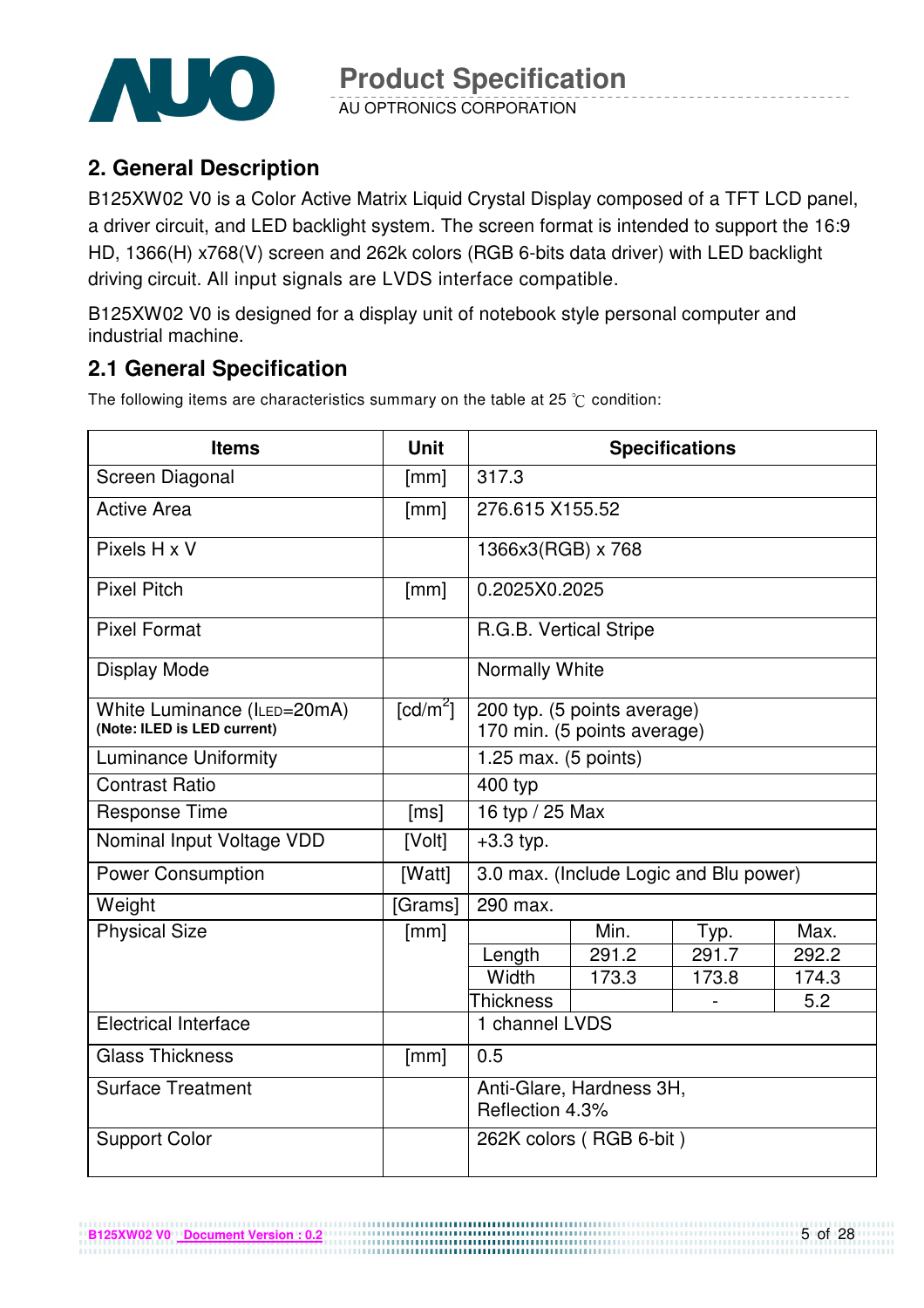

AU OPTRONICS CORPORATION

| $\mathsf{I}^\circ\mathsf{C} \mathsf{I}$ | 0 to $+50$             |
|-----------------------------------------|------------------------|
| $\mathsf{I}^\circ\mathsf{Cl}$           | $-20$ to $+60$         |
|                                         | <b>RoHS Compliance</b> |
|                                         |                        |

#### **2.2 Optical Characteristics**

The optical characteristics are measured under stable conditions at 25°C (Room Temperature) :

| Item                                |             | <b>Symbol</b> | <b>Conditions</b>  |         | Min.           | Typ.           | Max.  | <b>Unit</b>       | <b>Note</b> |
|-------------------------------------|-------------|---------------|--------------------|---------|----------------|----------------|-------|-------------------|-------------|
| <b>White Luminance</b><br>ILED=20mA |             |               | 5 points average   |         | 170            | 200            |       | cd/m <sup>2</sup> | 1, 4, 5.    |
|                                     |             | $\theta$ R    | Horizontal         | (Right) | 40             | 45             |       |                   |             |
| <b>Viewing Angle</b>                |             | $\theta$ L    | $CR = 10$          | (Left)  | 40             | 45             |       | degree            |             |
|                                     |             | $\phi$ н      | Vertical           | (Upper) | 10             | 15             |       |                   | 4, 9        |
|                                     |             | ψL            | $CR = 10$          | (Lower) | 30             | 35             |       |                   |             |
| <b>Luminance Uniformity</b>         |             | $\delta$ 5P   | 5 Points           |         |                |                | 1.25  |                   | 1, 3, 4     |
| <b>Luminance Uniformity</b>         |             | $\delta$ 13P  | 13 Points          |         |                |                | 1.50  |                   | 2, 3, 4     |
| <b>Contrast Ratio</b>               |             | <b>CR</b>     |                    |         | 300            | 400            |       |                   | 4, 6        |
| Cross talk                          |             | $\%$          |                    |         |                |                | 4     |                   | 4, 7        |
|                                     |             | $T_{r}$       | Rising<br>Falling  |         |                | 6              | 9     | msec              | 4, 8        |
| <b>Response Time</b>                |             | $T_f$         |                    |         |                | $\overline{2}$ | 5     |                   |             |
|                                     |             | $T_{\rm RT}$  | $Rising + Falling$ |         | $\blacksquare$ |                |       |                   |             |
|                                     |             | <b>Rx</b>     |                    |         | 0.550          | 0.580          | 0.610 |                   |             |
|                                     | Red         | <b>Ry</b>     |                    |         | 0.305          | 0.335          | 0.365 |                   |             |
|                                     |             | Gx            |                    |         | 0.300          | 0.330          | 0.360 |                   |             |
| Color /                             | Green       | Gy            |                    |         | 0.535          | 0.565          | 0.595 |                   |             |
| Chromaticity<br>Coodinates          |             | <b>Bx</b>     | <b>CIE 1931</b>    |         | 0.125          | 0.155          | 0.185 |                   | 4           |
|                                     | <b>Blue</b> | By            |                    |         | 0.110          | 0.140          | 0.170 |                   |             |
|                                     |             | Wx            |                    |         | 0.283          | 0.313          | 0.343 |                   |             |
|                                     | White       | Wy            |                    |         | 0.299          | 0.329          | 0.359 |                   |             |
| <b>NTSC</b>                         |             | $\%$          |                    |         |                | 45             |       |                   |             |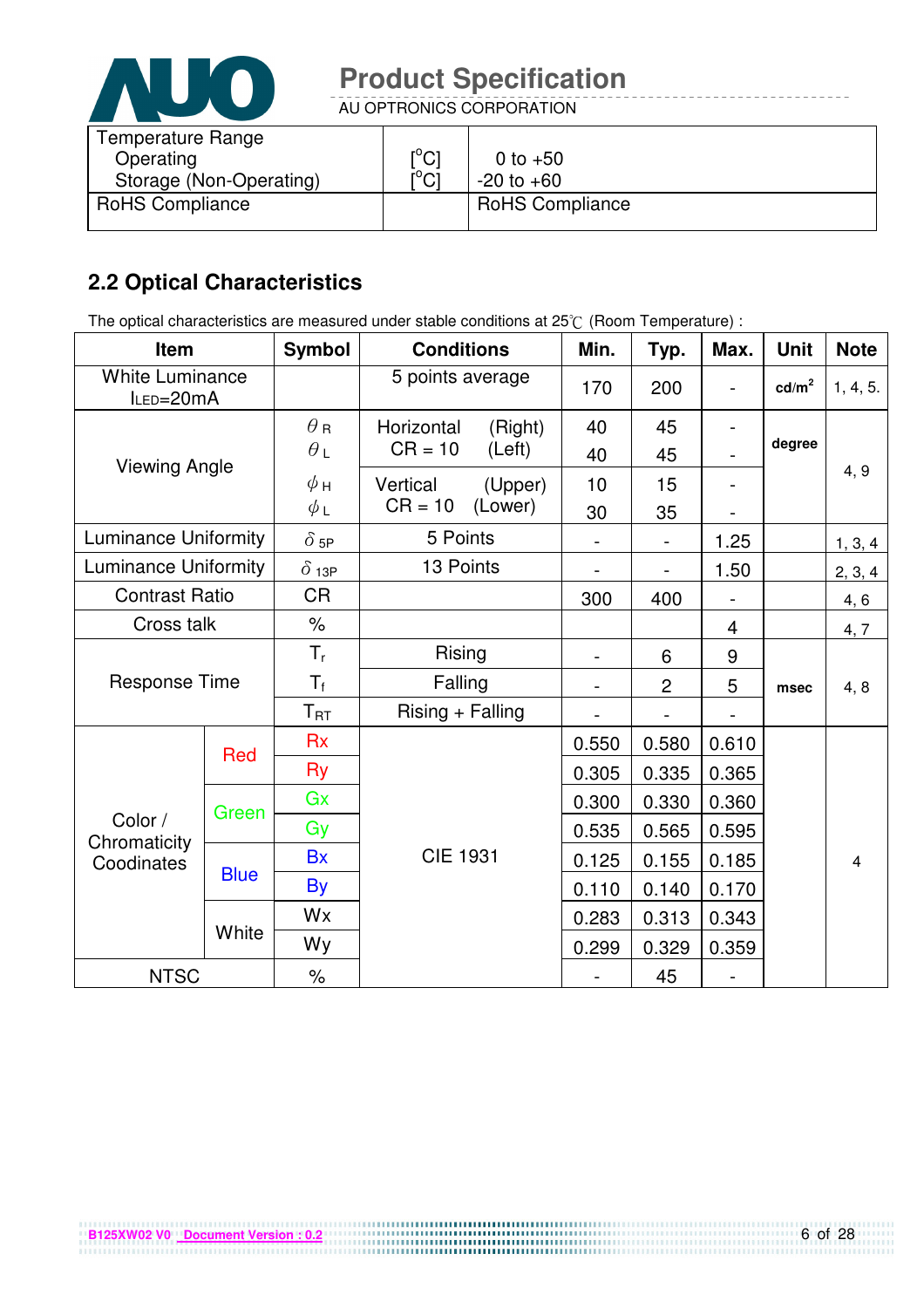

AU OPTRONICS CORPORATION

**Note 1**: 5 points position (Ref: Active area)



**Note 2**: 13 points position (Ref: Active area)



**Note 3**: The luminance uniformity of 5 or13 points is defined by dividing the maximum luminance values by the minimum test point luminance

| $\delta$ w <sub>5</sub> = |                                       | Maximum Brightness of five points     |
|---------------------------|---------------------------------------|---------------------------------------|
|                           |                                       | Minimum Brightness of five points     |
| $\delta$ W13              |                                       | Maximum Brightness of thirteen points |
|                           | Minimum Brightness of thirteen points |                                       |

#### **Note 4**: Measurement method

The LCD module should be stabilized at given temperature for 30 minutes to avoid abrupt temperature change during measuring. In order to stabilize the luminance, the measurement should be executed after lighting

7 of 28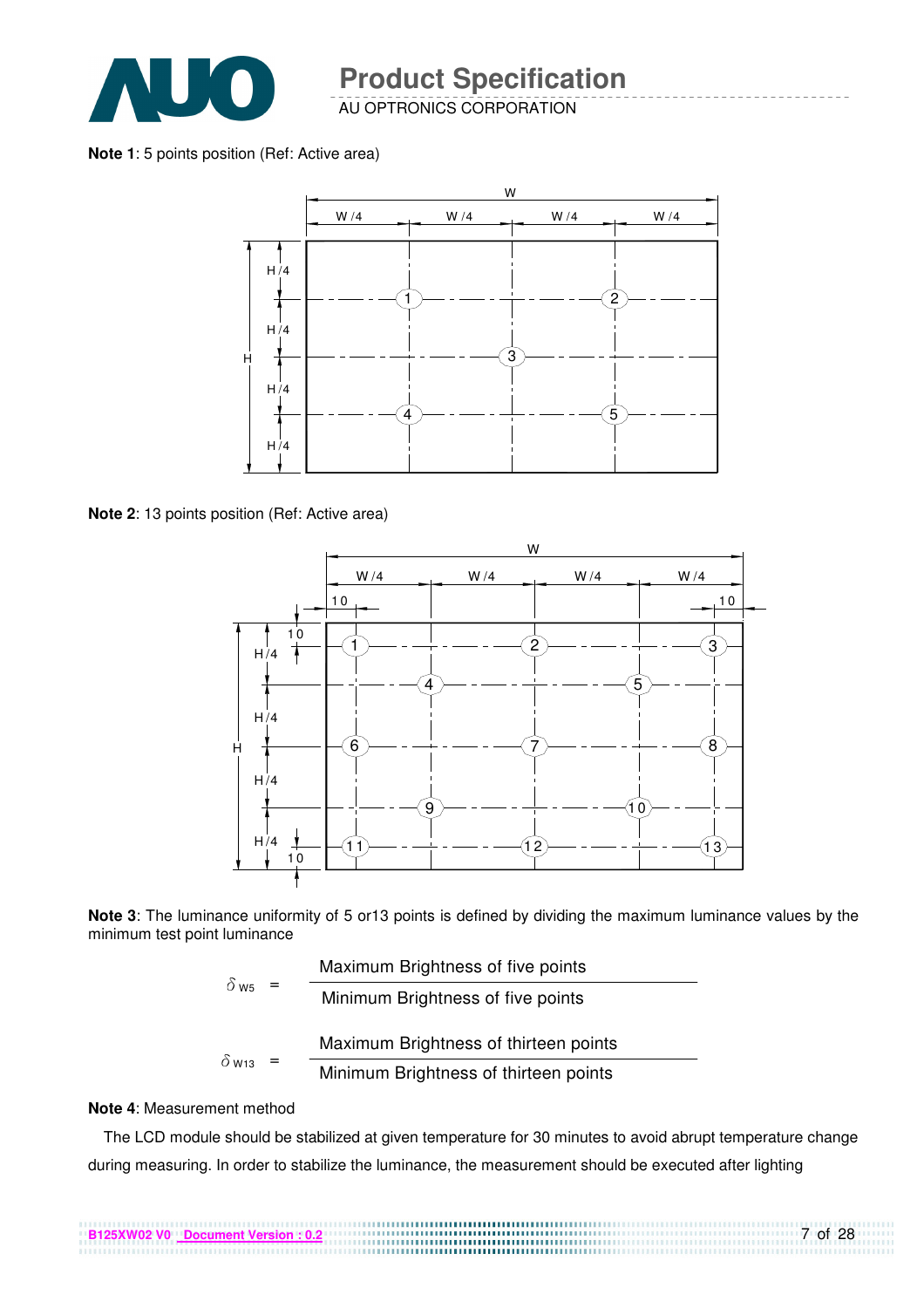

AU OPTRONICS CORPORATION

Backlight for 30 minutes in a stable, windless and dark room, and it should be measured in the center of screen.



Center of the screen

**Note 5** : Definition of Average Luminance of White (Y<sub>L</sub>):

Measure the luminance of gray level 63 at 5 points  $Y_L = [L (1) + L (2) + L (3) + L (4) + L (5)] / 5$ L (x) is corresponding to the luminance of the point X at Figure in Note (1).

#### **Note 6** : Definition of contrast ratio:

Contrast ratio is calculated with the following formula.

Contrast ratio  $(CR)$ = Brightness on the "White" state Brightness on the "Black" state

**Note 7** : Definition of Cross Talk (CT)

 $CT = |Y_B - Y_A| / Y_A \times 100$  (%)

Where

 $Y_A$  = Luminance of measured location without gray level 0 pattern (cd/m<sub>2</sub>)

................................

 $Y_B =$  Luminance of measured location with gray level 0 pattern (cd/m2)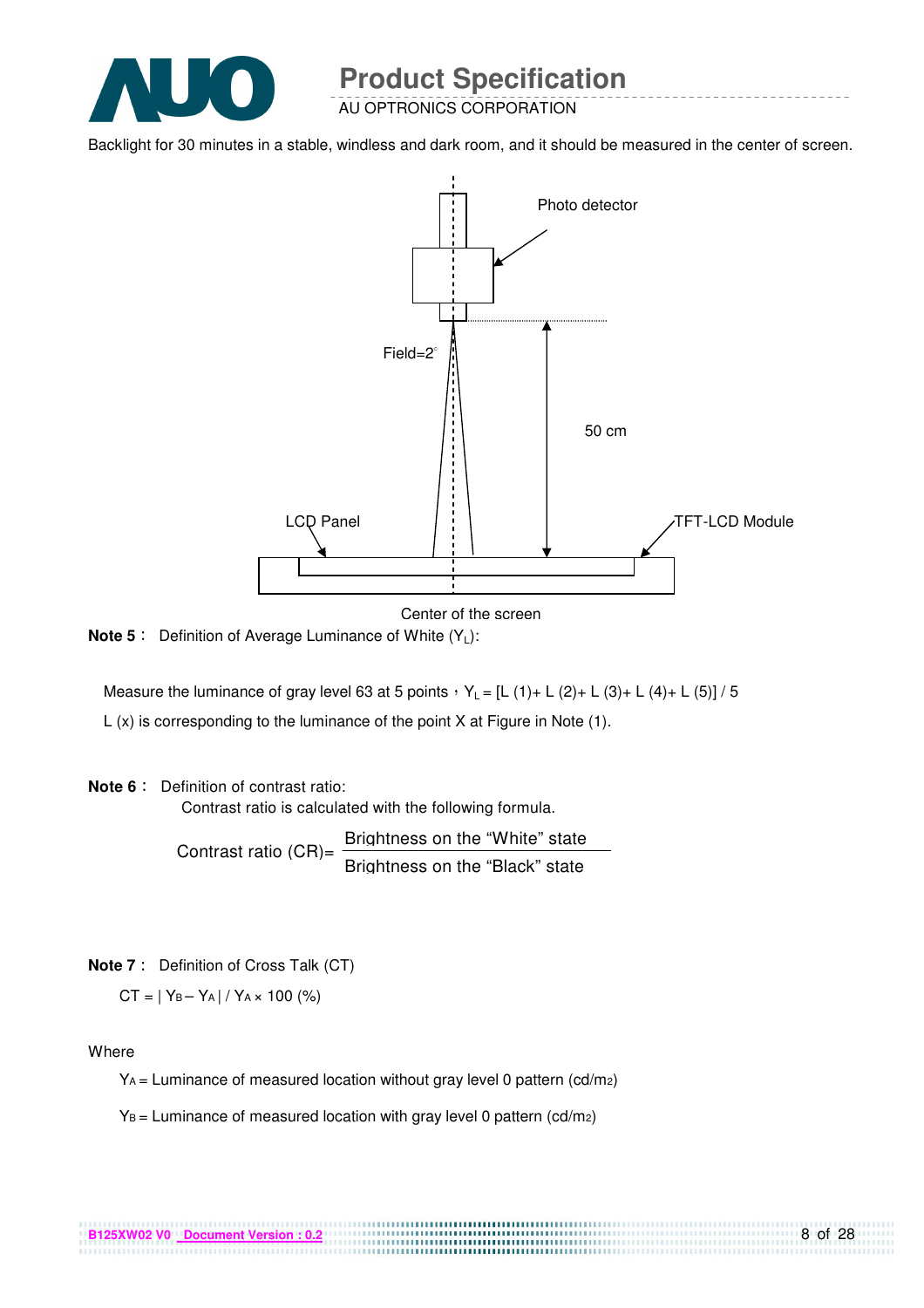

AU OPTRONICS CORPORATION



**Note 8**: Definition of response time:

The output signals of BM-7 or equivalent are measured when the input signals are changed from "Black" to "White" (falling time) and from "White" to "Black" (rising time), respectively. The response time interval between the 10% and 90% of amplitudes. Refer to figure as below.



,,,,,,,,,,,,,,,,,,,,,,,,,,,,,,,,,,,,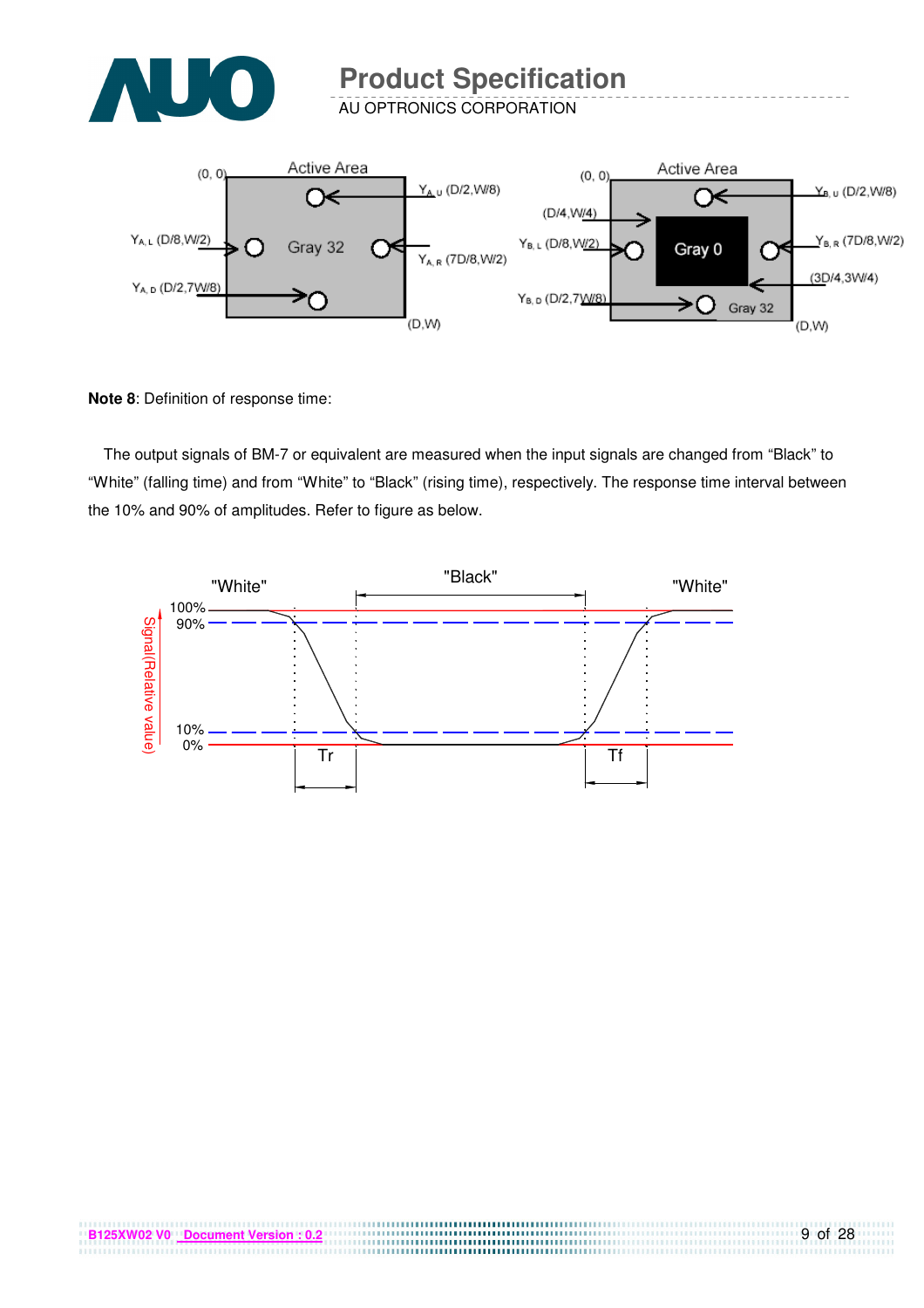

AU OPTRONICS CORPORATION

#### **Note 9**. Definition of viewing angle

Viewing angle is the measurement of contrast ratio  $\geq$  10, at the screen center, over a 180° horizontal and 180° vertical range (off-normal viewing angles). The 180° viewing angle range is broken down as follows; 90° (θ) horizontal left and right and 90° (Φ) vertical, high (up) and low (down). The measurement direction is typically perpendicular to the display surface with the screen rotated about its center to develop the desired measurement viewing angle.

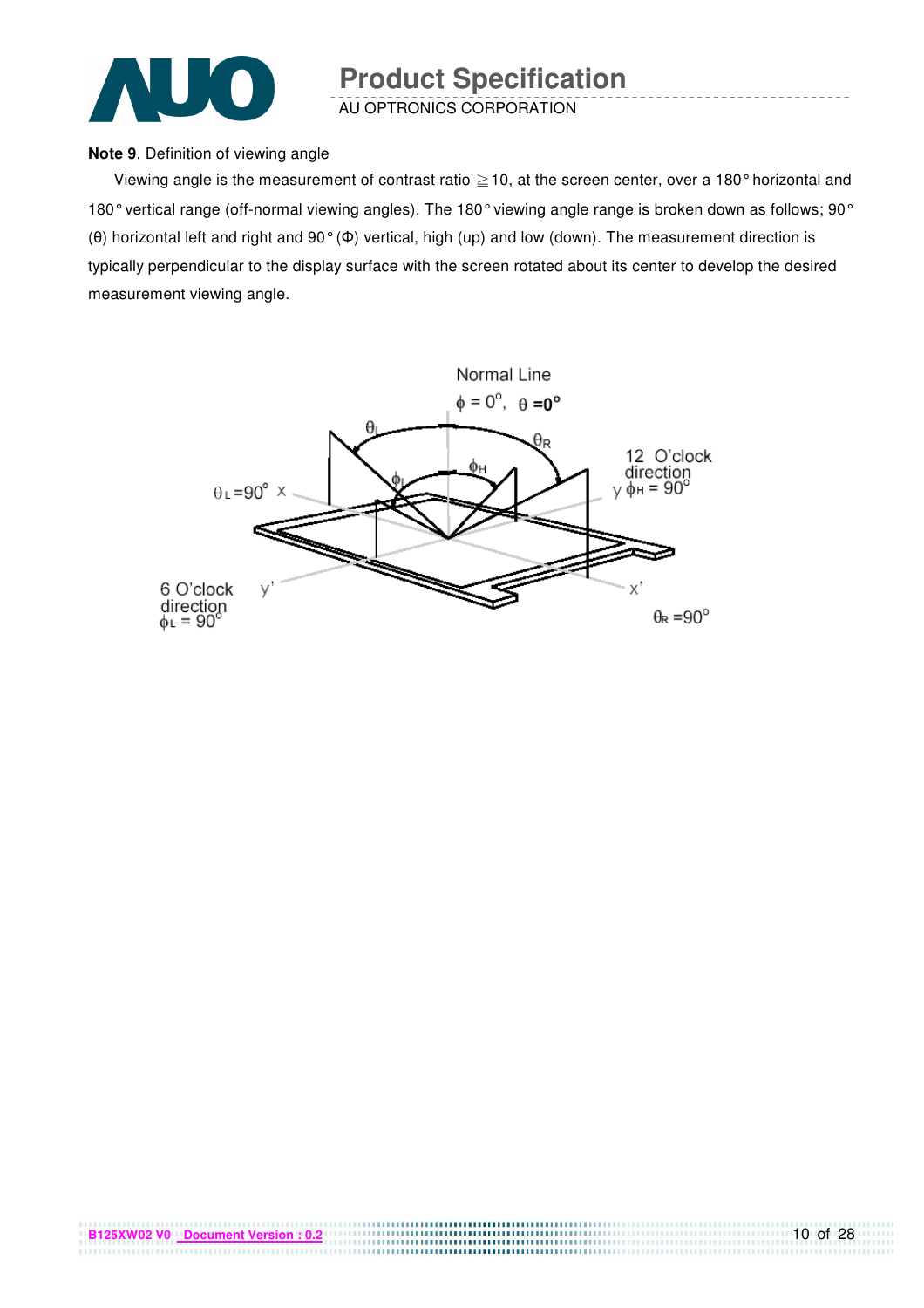

AU OPTRONICS CORPORATION

#### **3. Functional Block Diagram**

The following diagram shows the functional block of the 12.5 inches wide Color TFT/LCD 40 Pin one channel Module

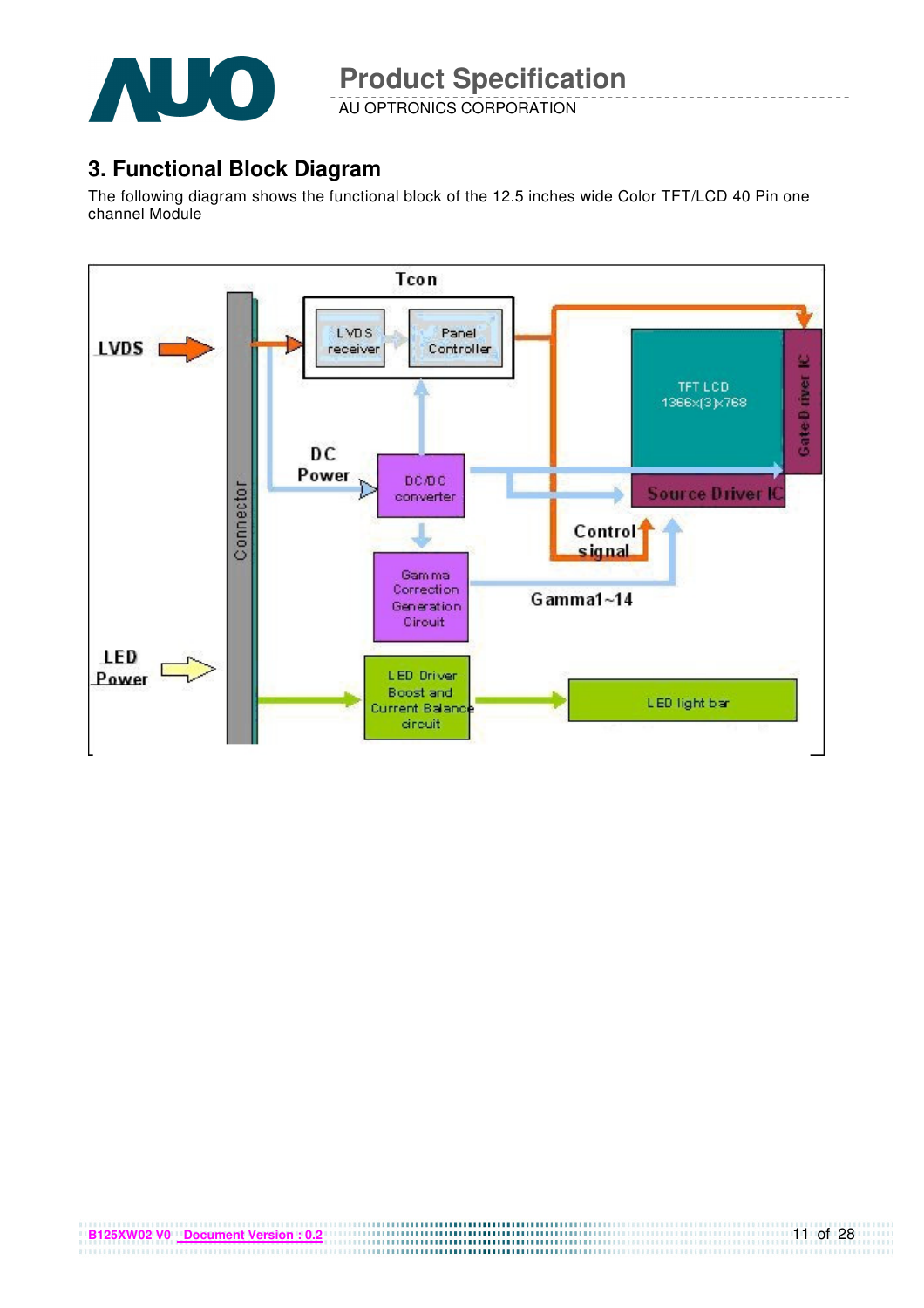

AU OPTRONICS CORPORATION

#### **4. Absolute Maximum Ratings**

An absolute maximum rating of the module is as following:

#### **4.1 Absolute Ratings of TFT LCD Module**

| Item                    | Symbol | Min  | <b>Max</b> | Unit   | <b>Conditions</b> |
|-------------------------|--------|------|------------|--------|-------------------|
| Logic/LCD Drive Voltage | Vin    | -0.3 | +4.U       | [Volt] | Note $1,2$        |

#### **4.2 Absolute Ratings of Environment**

| <b>Item</b>                  | Symbol     | Min   | Max   | Unit  | <b>Conditions</b> |
|------------------------------|------------|-------|-------|-------|-------------------|
| <b>Operating Temperature</b> | TOP        |       | $+50$ | [°C]  | Note 4            |
| <b>Operation Humidity</b>    | <b>HOP</b> |       | 95    | [%RH] | Note 4            |
| Storage Temperature          | TST        | $-20$ | $+60$ | [°C]  | Note 4            |
| <b>Storage Humidity</b>      | <b>HST</b> |       | 95    | [%RH] | Note 4            |

Note 1: At Ta (25°C)

Note 2: Permanent damage to the device may occur if exceed maximum values

Note 3: LED specification refer to section 5.2

Note 4: For quality performance, please refer to AUO IIS (Incoming Inspection Standard).



....................................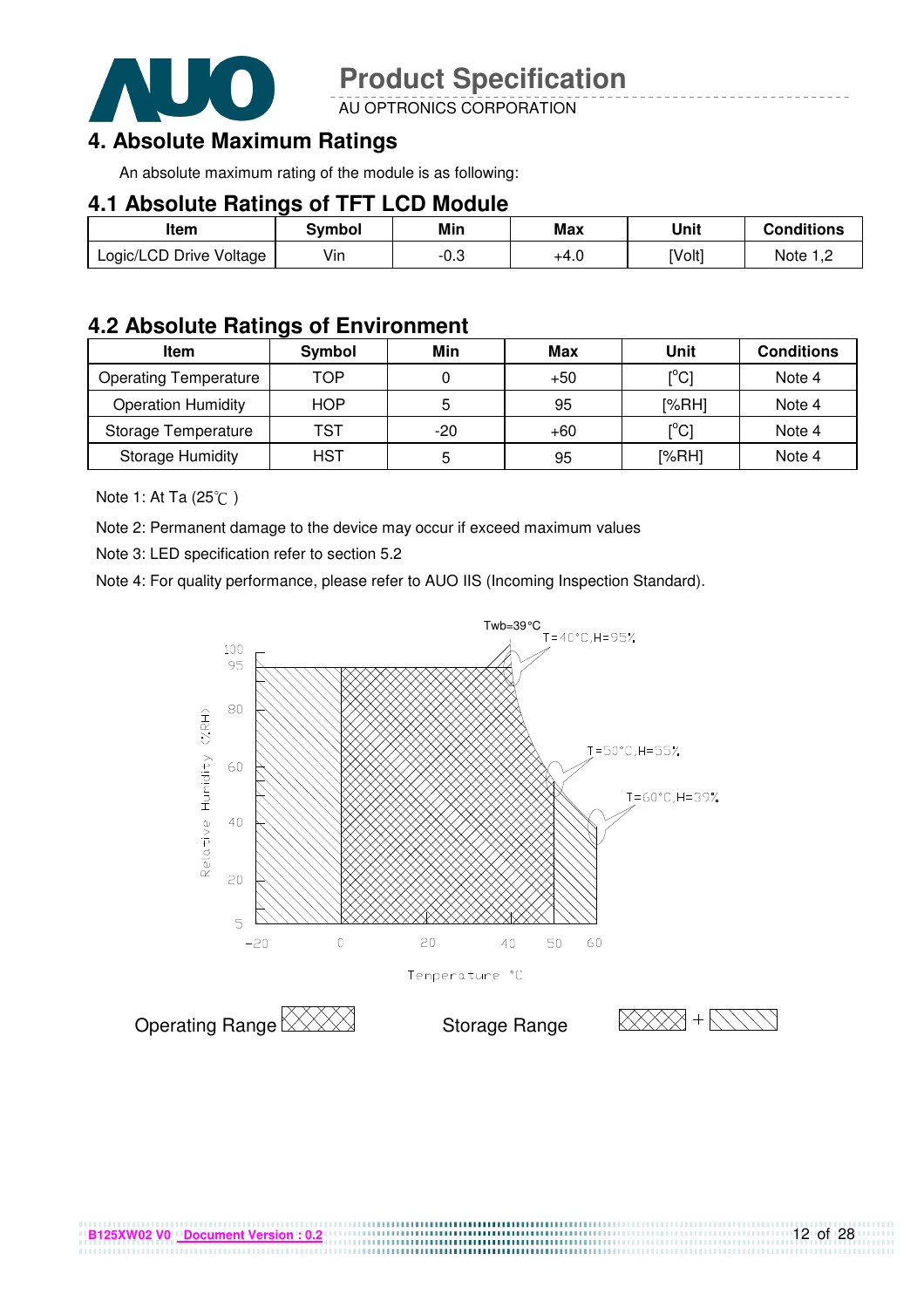AU OPTRONICS CORPORATION



#### **5. Electrical Characteristics**

#### **5.1 TFT LCD Module**

#### **5.1.1 Power Specification**

Input power specifications are as follows;

The power specification are measured under  $25^{\circ}$ C and frame frenquency under 60Hz

| <b>Symble</b> | <b>Parameter</b>                                      | Min | <b>Typ</b> | <b>Max</b> | <b>Units</b>  | <b>Note</b> |
|---------------|-------------------------------------------------------|-----|------------|------------|---------------|-------------|
| <b>VDD</b>    | Logic/LCD Drive<br>Voltage                            | 3.0 | 3.3        | 3.6        | [Volt]        |             |
| <b>PDD</b>    | <b>VDD Power</b>                                      |     |            | 0.69       | [Watt]        | Note 1      |
| IDD           | <b>IDD Current</b>                                    |     |            | 230        | [mA]          | Note 1      |
| <b>IRush</b>  | <b>Inrush Current</b>                                 |     |            | 2000       | [mA]          | Note 2      |
| <b>VDDrp</b>  | Allowable<br>Logic/LCD Drive<br><b>Ripple Voltage</b> |     |            | 100        | [mV]<br>$p-p$ |             |

Note 1 : Maximum Measurement Condition : Black Pattern at 3.3V driving voltage. ( $P_{max}=V_{3.3} \times I_{black}$ )



Note 2: Measure Condition

| B125XW02 V0 Document Version: 0.2 | $13$ of $28$ |
|-----------------------------------|--------------|
|                                   |              |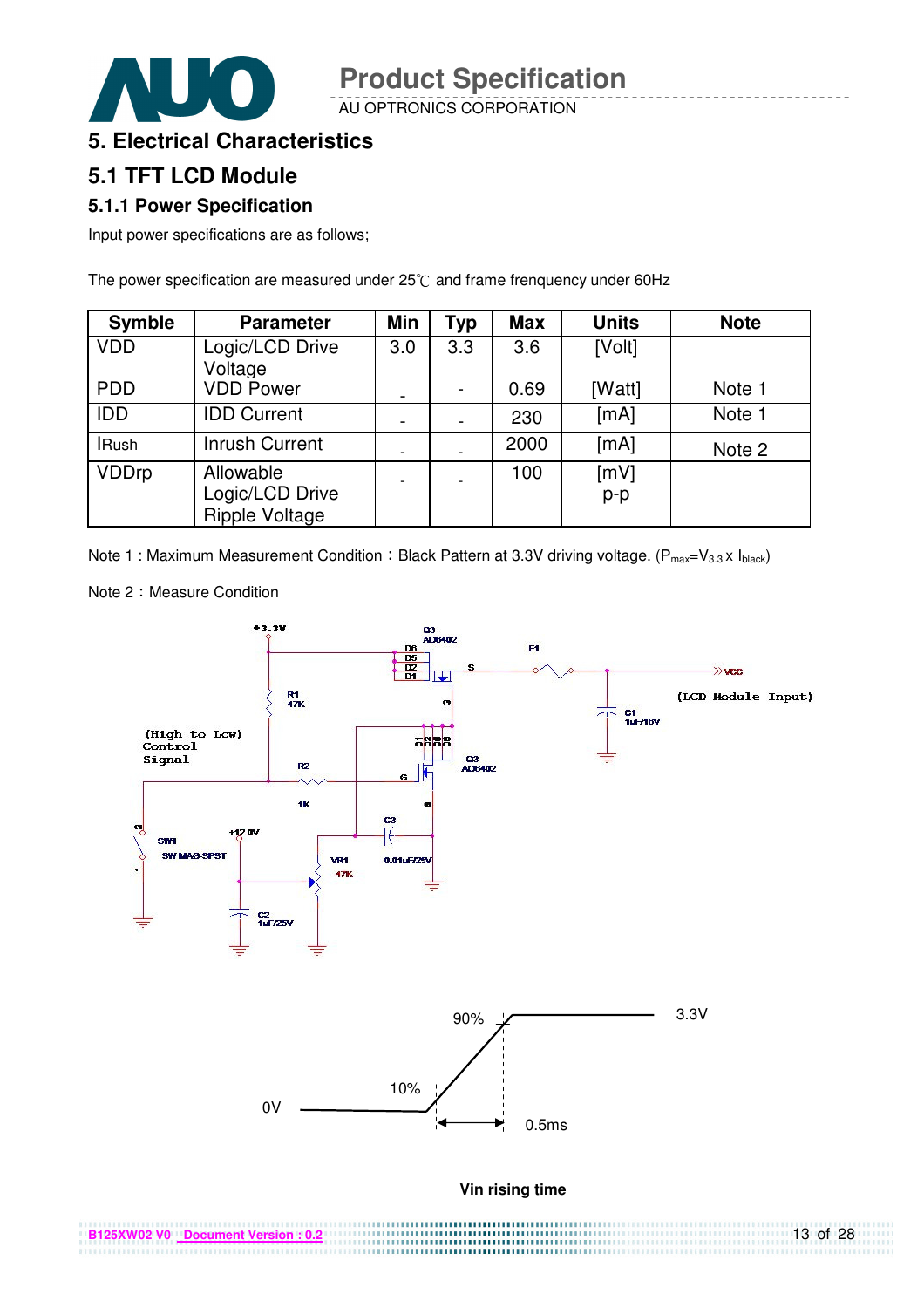

AU OPTRONICS CORPORATION

#### **5.1.2 Signal Electrical Characteristics**

Input signals shall be low or High-impedance state when VDD is off.

| <b>Parameter</b>           | <b>Condition</b>                                 | Min    | <b>Max</b> | Unit |
|----------------------------|--------------------------------------------------|--------|------------|------|
| $\mathsf{V}_{\mathsf{TH}}$ | Differential Input High<br>Threshold (Vcm=+1.2V) |        | 100        | [mV] |
| $\mathsf{V}_{\mathsf{TL}}$ | Differential Input Low<br>Threshold (Vcm=+1.2V)  | $-100$ |            | [mV] |
| $ V_{ID} $                 | Differential Input<br>Voltage                    | 100    | 600        | [mV] |
| $\mathsf{V}_{\mathsf{CM}}$ | Differential Input<br>Common Mode Voltage        | 1.125  | 1.375      | [V]  |

Signal electrical characteristics are as follows;

Note: LVDS Signal Waveform

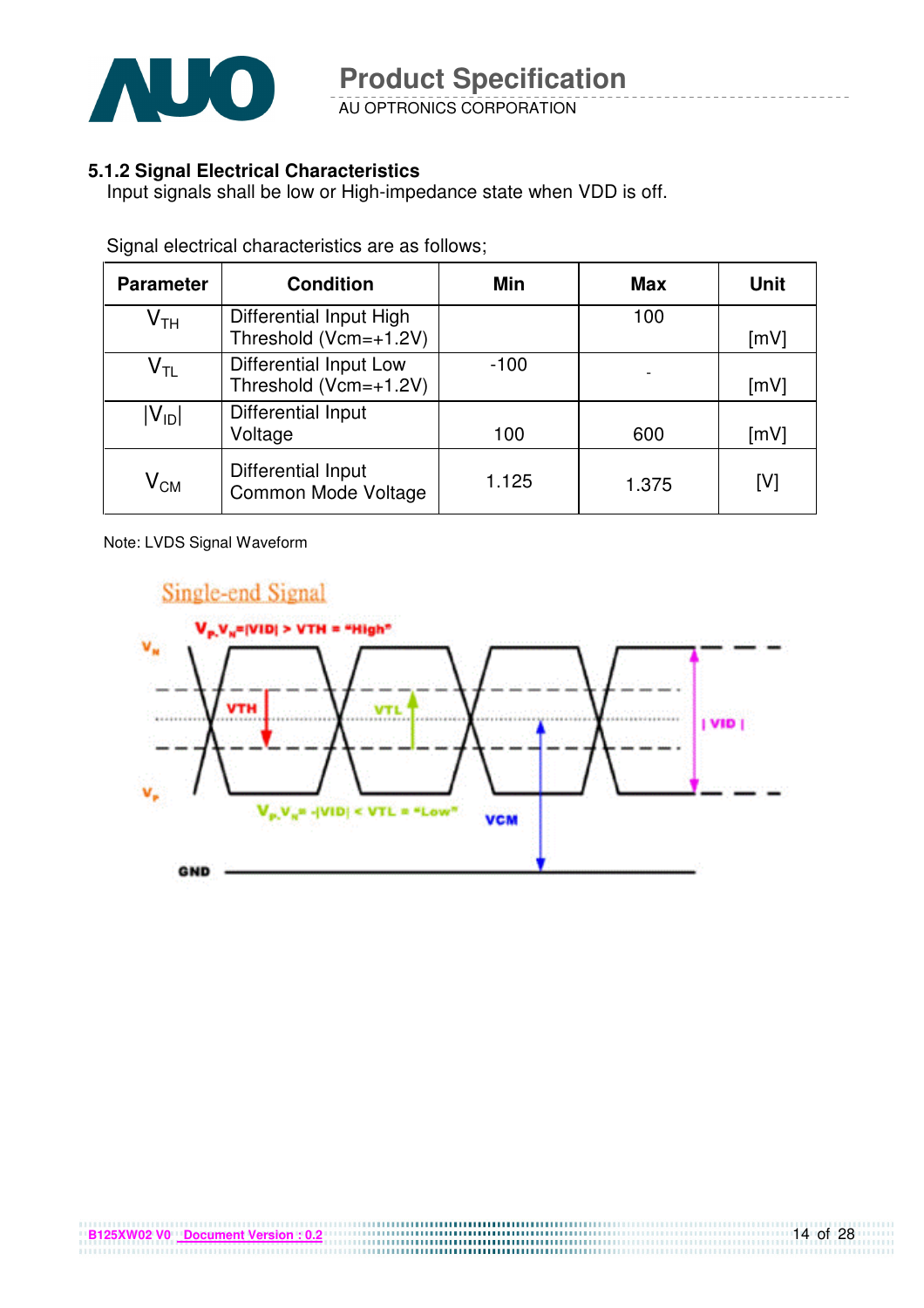

#### **5.2.1 LED characteristics**

| <b>Parameter</b>                      | Symbol      | Min                      | Typ                      | <b>Max</b> | <b>Units</b> | <b>Condition</b>                          |
|---------------------------------------|-------------|--------------------------|--------------------------|------------|--------------|-------------------------------------------|
| <b>Backlight Power</b><br>Consumption | <b>PLED</b> | $\overline{\phantom{0}}$ | $\overline{\phantom{0}}$ | 2.31       | [Watt]       | $Ta=25^{\circ}$ C), Note 1<br>$Vin = 12V$ |
| <b>LED Life-Time</b>                  | N/A         | 12,000                   |                          |            | Hour         | $(Ta=25^{\circ}C)$ , Note 2               |
|                                       |             |                          |                          |            |              | $I_F=20$ mA                               |

**Note 1:** Calculator value for reference P<sub>LED</sub> = VF (Normal Distribution) \* IF (Normal Distribution) / Efficiency

**Note 2:** The LED life-time define as the estimated time to 50% degradation of initial luminous.

**B125XW02 V0** Document Version : 0.2

#### **5.2.2 Backlight input signal characteristics**

| <b>Parameter</b>                             | Symbol         | Min | <b>Typ</b> | <b>Max</b> | <b>Units</b>         | <b>Remark</b>                                |
|----------------------------------------------|----------------|-----|------------|------------|----------------------|----------------------------------------------|
| <b>LED Power Supply</b>                      | <b>VLED</b>    | 6.0 | 12.0       | 21.0       | [Volt]               |                                              |
| <b>LED Enable Input</b><br><b>High Level</b> | VLED_EN        | 2.5 |            | 5.5        | [Volt]               |                                              |
| <b>LED Enable Input</b><br>Low Level         |                |     |            | 0.8        | [Volt]               | Define as                                    |
| <b>PWM Logic Input</b><br><b>High Level</b>  |                | 2.5 |            | 5.0        | [Volt]               | Connector<br>Interface<br>$(Ta=25^{\circ}C)$ |
| <b>PWM Logic Input</b><br>Low Level          | <b>VPWM EN</b> |     |            | 0.8        | [Volt]               |                                              |
| <b>PWM Input Frequency</b>                   | <b>FPWM</b>    | 100 |            | 20K        | Hz                   |                                              |
| <b>PWM Duty Ratio</b>                        | Duty           | 5   |            | 100        | $\frac{1}{\sqrt{2}}$ |                                              |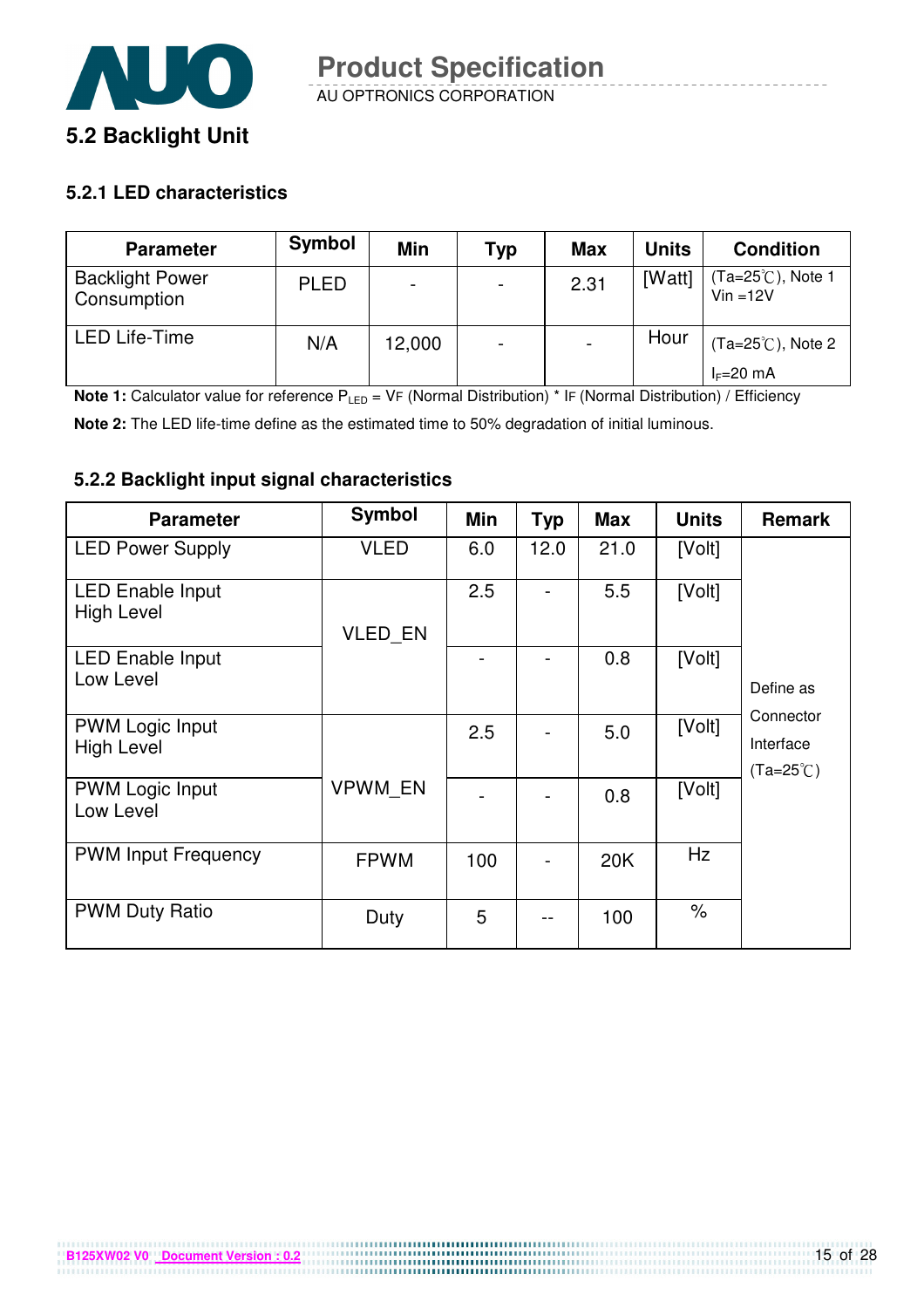

AU OPTRONICS CORPORATION

#### **6. Signal Interface Characteristic**

#### **6.1 Pixel Format Image**

Following figure shows the relationship of the input signals and LCD pixel format.

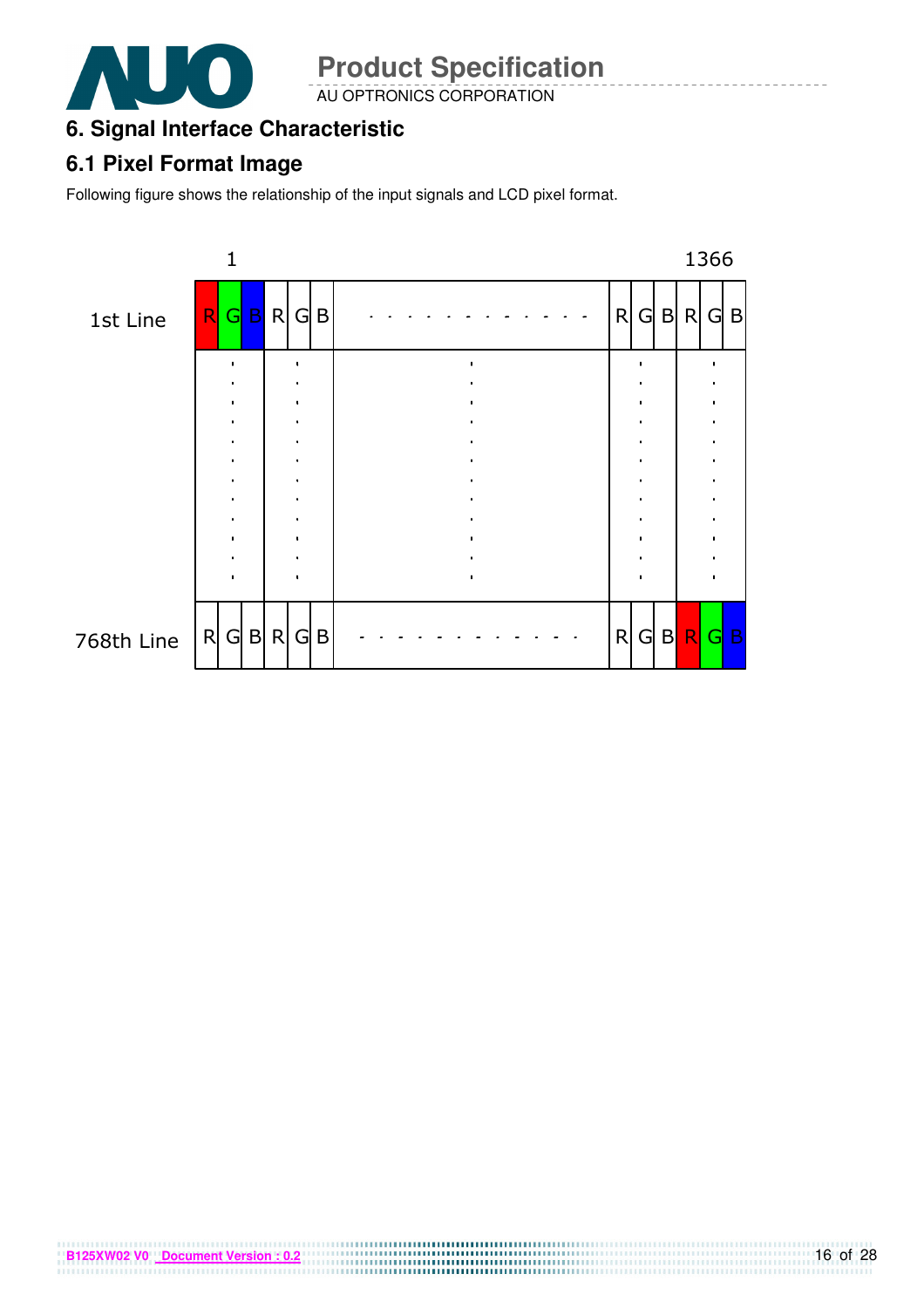

AU OPTRONICS CORPORATION

#### **6.2 The Input Data Format**



| <b>Signal Name</b> | <b>Description</b>     |                                                  |
|--------------------|------------------------|--------------------------------------------------|
| R <sub>5</sub>     | Red Data 5 (MSB)       | Red-pixel Data                                   |
| R <sub>4</sub>     | Red Data 4             | Each red pixel's brightness data consists of     |
| R <sub>3</sub>     | Red Data 3             | these 6 bits pixel data.                         |
| R <sub>2</sub>     | Red Data 2             |                                                  |
| R1                 | Red Data 1             |                                                  |
| R <sub>0</sub>     | Red Data 0 (LSB)       |                                                  |
|                    | Red-pixel Data         |                                                  |
| G <sub>5</sub>     | Green Data 5 (MSB)     | Green-pixel Data                                 |
| G <sub>4</sub>     | Green Data 4           | Each green pixel's brightness data consists of   |
| G <sub>3</sub>     | Green Data 3           | these 6 bits pixel data.                         |
| G <sub>2</sub>     | Green Data 2           |                                                  |
| G <sub>1</sub>     | Green Data 1           |                                                  |
| G <sub>0</sub>     | Green Data 0 (LSB)     |                                                  |
|                    | Green-pixel Data       |                                                  |
| <b>B5</b>          | Blue Data 5 (MSB)      | <b>Blue-pixel Data</b>                           |
| <b>B4</b>          | Blue Data 4            | Each blue pixel's brightness data consists of    |
| B <sub>3</sub>     | <b>Blue Data 3</b>     | these 6 bits pixel data.                         |
| <b>B2</b>          | <b>Blue Data 2</b>     |                                                  |
| <b>B1</b>          | <b>Blue Data 1</b>     |                                                  |
| B <sub>0</sub>     | Blue Data 0 (LSB)      |                                                  |
|                    | <b>Blue-pixel Data</b> |                                                  |
| <b>RxCLKIN</b>     | Data Clock             | The signal is used to strobe the pixel data and  |
|                    |                        | DE signals. All pixel data shall be valid at the |
|                    |                        | falling edge when the DE signal is high.         |
| <b>DE</b>          | <b>Display Timing</b>  | This signal is strobed at the falling edge of    |
|                    |                        | RxCLKIN. When the signal is high, the pixel      |
|                    |                        | data shall be valid to be displayed.             |
| VS                 | <b>Vertical Sync</b>   | The signal is synchronized to RxCLKIN.           |
| <b>HS</b>          | <b>Horizontal Sync</b> | The signal is synchronized to RxCLKIN.           |

Note: Output signals from any system shall be low or High-impedance state when VDD is off.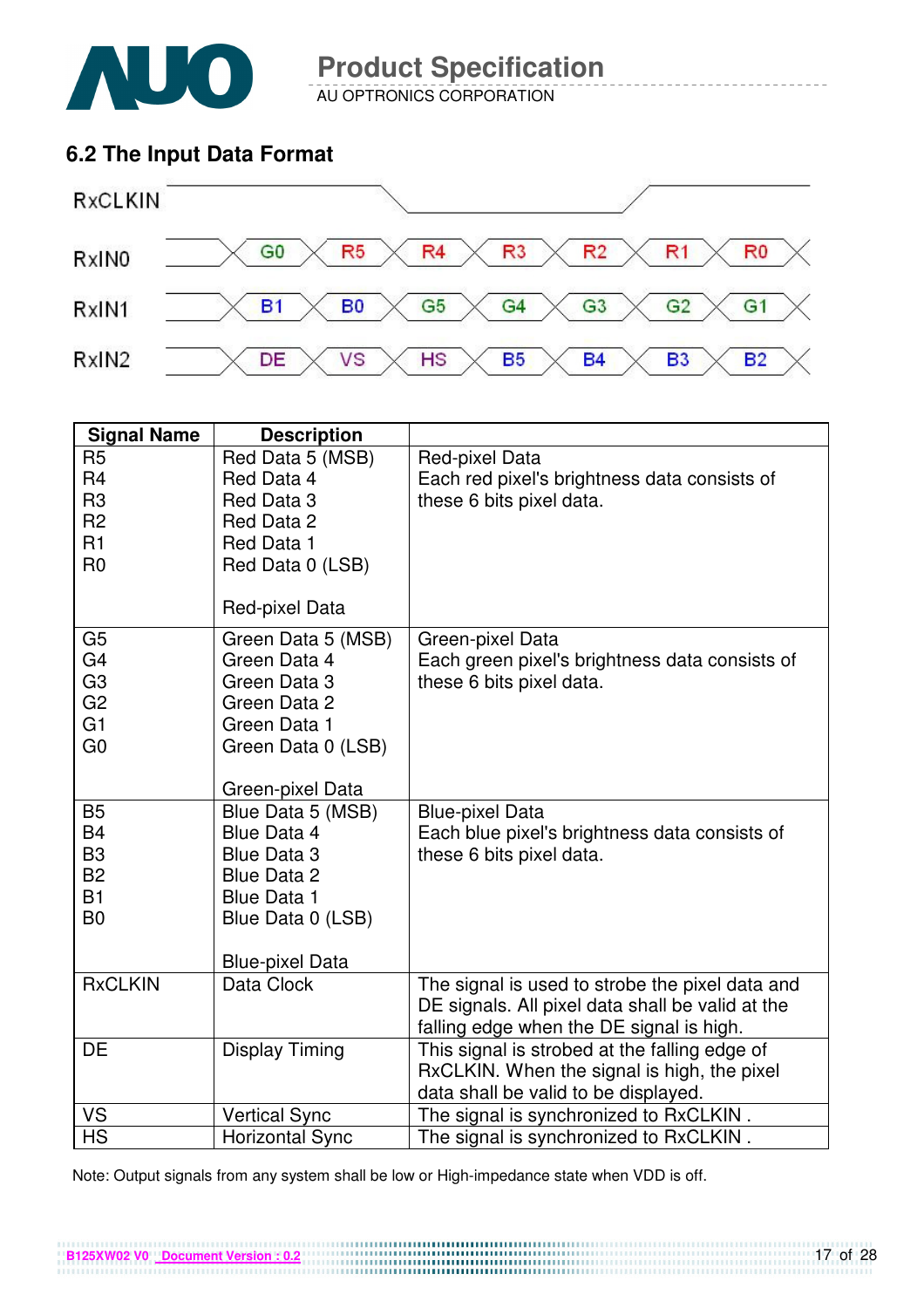

#### **6.3 Integration Interface Requirement**

#### **6.3.1 Connector Description**

Physical interface is described as for the connector on module.

These connectors are capable of accommodating the following signals and will be following components.

| <b>Connector Name / Designation</b> | <b>For Signal Connector</b> |
|-------------------------------------|-----------------------------|
| Manufacturer                        | <b>STM</b>                  |
| Type / Part Number                  | MSAK24025P40                |
| <b>Mating Housing/Part Number</b>   | PK24025P40                  |

#### **6.3.2 Pin Assignment**

LVDS is a differential signal technology for LCD interface and high speed data transfer device.

| PIN#           | <b>Signal Name</b> | <b>Description</b>                                    |
|----------------|--------------------|-------------------------------------------------------|
| 1              | <b>NC</b>          | No Connection (Reserve)                               |
| $\overline{c}$ | <b>VDD</b>         | Power Supply +3.3V                                    |
| 3              | <b>VDD</b>         | Power Supply +3.3V                                    |
| 4              | <b>VEDID</b>       | EDID +3.3V Power                                      |
| 5              | <b>NC</b>          | No Connect (Reserve)                                  |
| 6              | CLK EDID           | <b>EDID Clock Input</b>                               |
| $\overline{7}$ | DAT EDID           | <b>EDID Data Input</b>                                |
| 8              | RxOIN0-            | -LVDS Differential Data INPUT(Odd R0-R5,G0)           |
| 9              | RxOIN0+            | +LVDS Differential Data INPUT(Odd R0-R5,G0)           |
| 10             | <b>VSS</b>         | Ground                                                |
| 11             | RxOIN1-            | -LVDS Differential Data INPUT(Odd G1-G5,B0-B1)        |
| 12             | RxOIN1+            | +LVDS Differential Data INPUT(Odd G1-G5,B0-B1)        |
| 13             | <b>VSS</b>         | Ground                                                |
| 14             | RxOIN2-            | -LVDS Differential Data INPUT(Odd B2-B5,HS,VS,DE)     |
| 15             | RxOIN2+            | +LVDS Differential Data INPUT (Odd B2-B5, HS, VS, DE) |
| 16             | <b>VSS</b>         | Ground                                                |
| 17             | RxOCKIN-           | -LVDS Odd Differential Clock INPUT                    |
| 18             | RxOCKIN+           | <b>LVDS Odd Differential Clock INPUT</b>              |
| 19             | <b>NC</b>          | <b>No Connection</b>                                  |
| 20             | <b>NC</b>          | No connection                                         |
| 21             | <b>NC</b>          | No connection                                         |
| 22             | <b>NC</b>          | No connection                                         |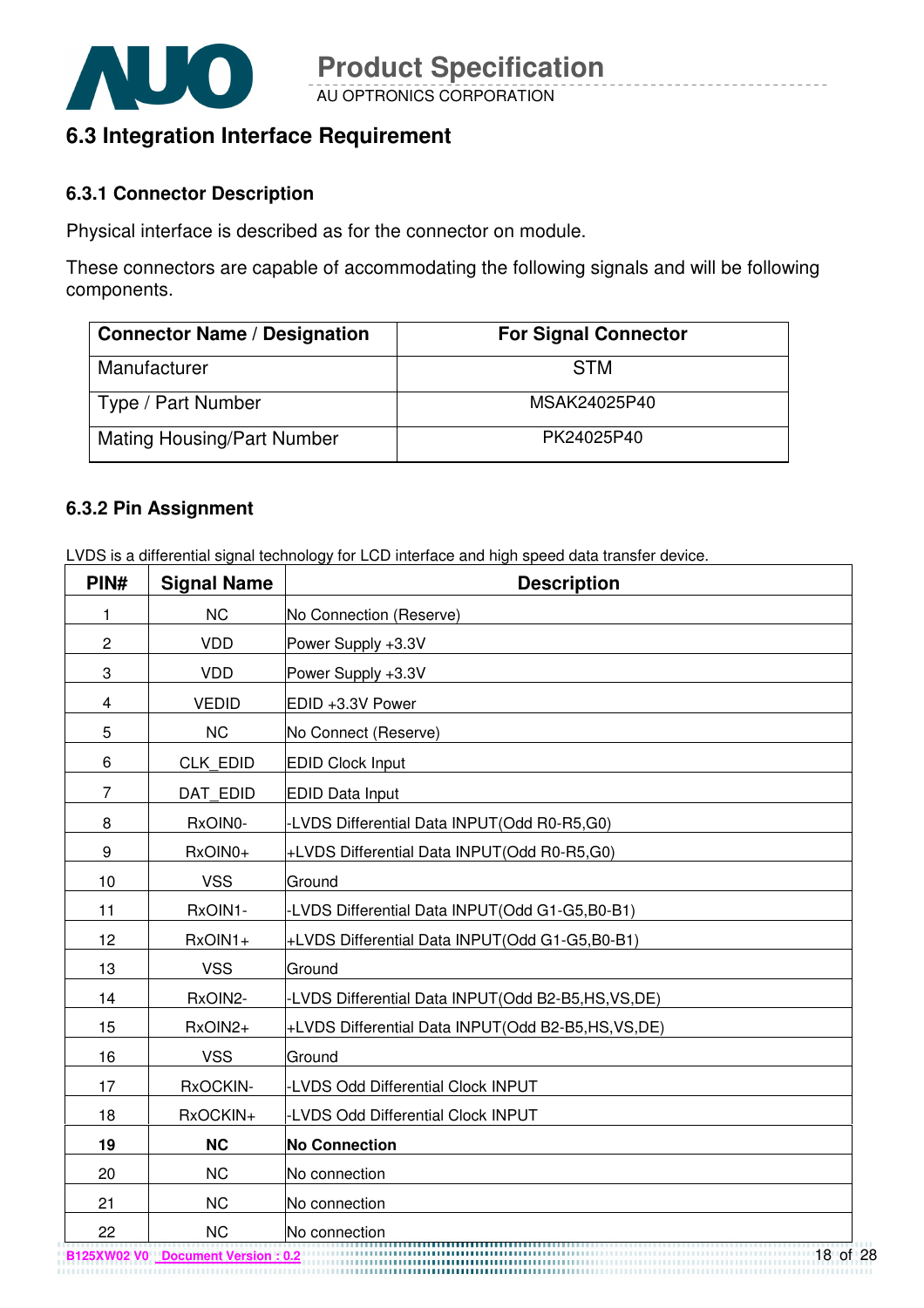

AU OPTRONICS CORPORATION

| 23 | NC              | No connection           |
|----|-----------------|-------------------------|
| 24 | NC              | No connection           |
| 25 | NC              | No connection           |
| 26 | NC              | No connection           |
| 27 | NC              | No connection           |
| 28 | NC              | No connection           |
| 29 | NC              | No connection           |
| 30 | NC              | No connection           |
| 31 | VLED_GND        | <b>LED Ground</b>       |
| 32 | <b>VLED GND</b> | <b>LED</b> Ground       |
| 33 | VLED_GND        | <b>LED Ground</b>       |
| 34 | NC              | No Connection (Reserve) |
| 35 | VPWM EN         | PWM logic input level   |
| 36 | <b>VLED EN</b>  | LED enable input level  |
| 37 | <b>NC</b>       | <b>No Connection</b>    |
| 38 | <b>VLED</b>     | LED Power Supply 6-21V  |
| 39 | <b>VLED</b>     | LED Power Supply 6-21V  |
| 40 | <b>VLED</b>     | LED Power Supply 6-21V  |



Note1: Input signals shall be low or High-impedance state when VDD is off.

**B125XW02 V0** Document Version : 0.2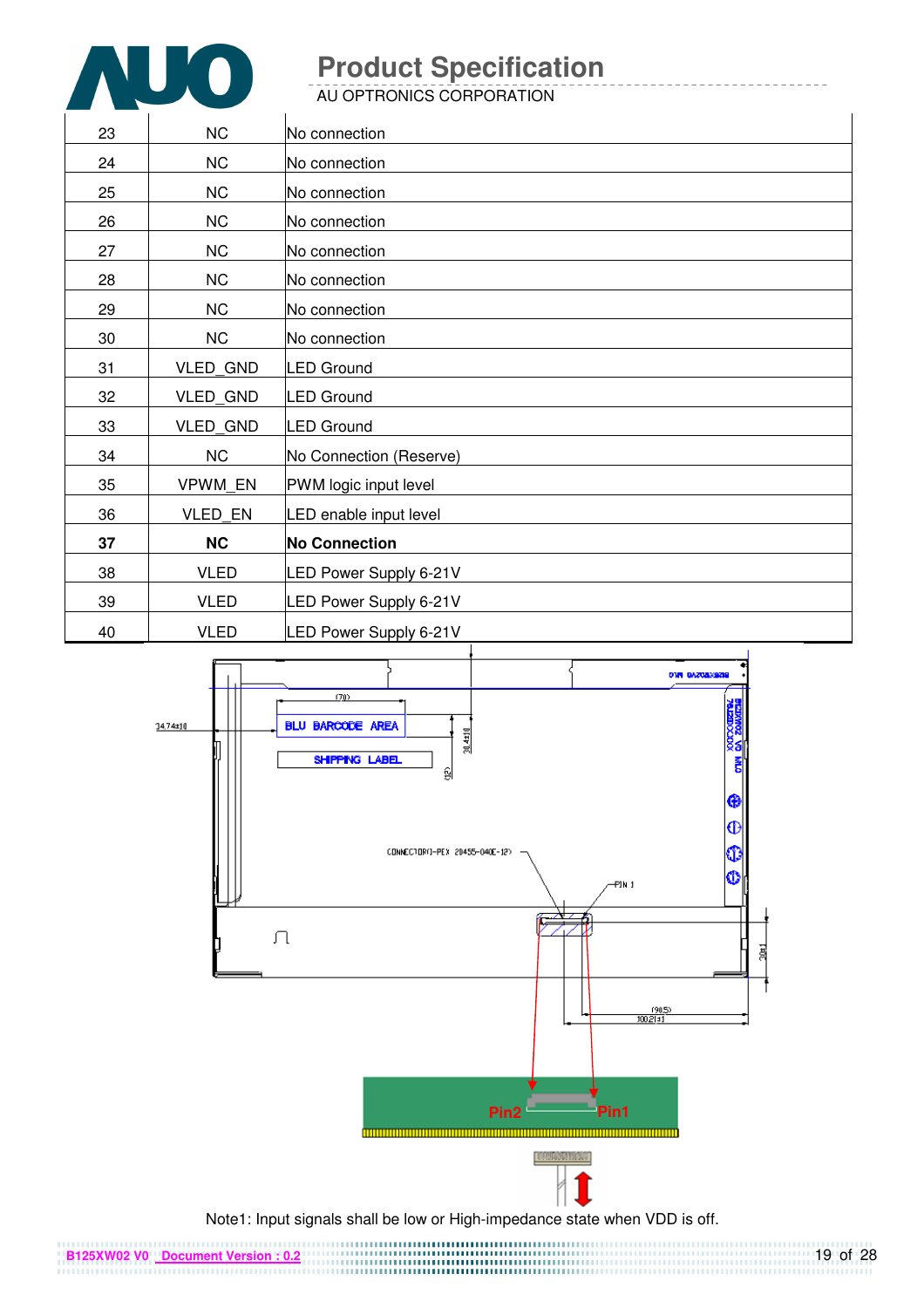![](_page_19_Picture_0.jpeg)

AU OPTRONICS CORPORATION

#### **6.4.1 Timing Characteristics**

Basically, interface timings should match the 1366x768 /60Hz manufacturing guide line timing.

| <b>Parameter</b>                  |                                             | Symbol                  | Min. | Typ.                          | Max. | Unit       |
|-----------------------------------|---------------------------------------------|-------------------------|------|-------------------------------|------|------------|
| <b>Frame Rate</b>                 |                                             |                         | ۰    | 60                            |      | Hz         |
| <b>Clock frequency</b>            |                                             | $1/T_{\text{Clock}}$    | ۰    | 69.3                          | 80   | <b>MHz</b> |
|                                   | <b>Period</b>                               | $T_{V}$                 | 776  | 793                           | 1023 |            |
| <b>Vertical</b><br><b>Section</b> | <b>Active</b>                               | $T_{VD}$                | 768  |                               |      | $T_{Line}$ |
|                                   | <b>Blanking</b>                             | $T_{VB}$                | 8    | 25                            | 255  |            |
|                                   | <b>Period</b>                               | $\mathsf{T}_\mathsf{H}$ | 1396 | 1454                          | 2047 |            |
| <b>Horizontal</b>                 | <b>Active</b><br>$\mathsf{T}_{\mathsf{HD}}$ |                         |      | $\textsf{T}_{\textsf{Clock}}$ |      |            |
| <b>Section</b>                    | <b>Blanking</b>                             | $\textsf{T}_{\sf HB}$   | 40   | 88                            | 681  |            |

Note : DE mode only

#### **6.4.2 Timing diagram**

![](_page_19_Figure_8.jpeg)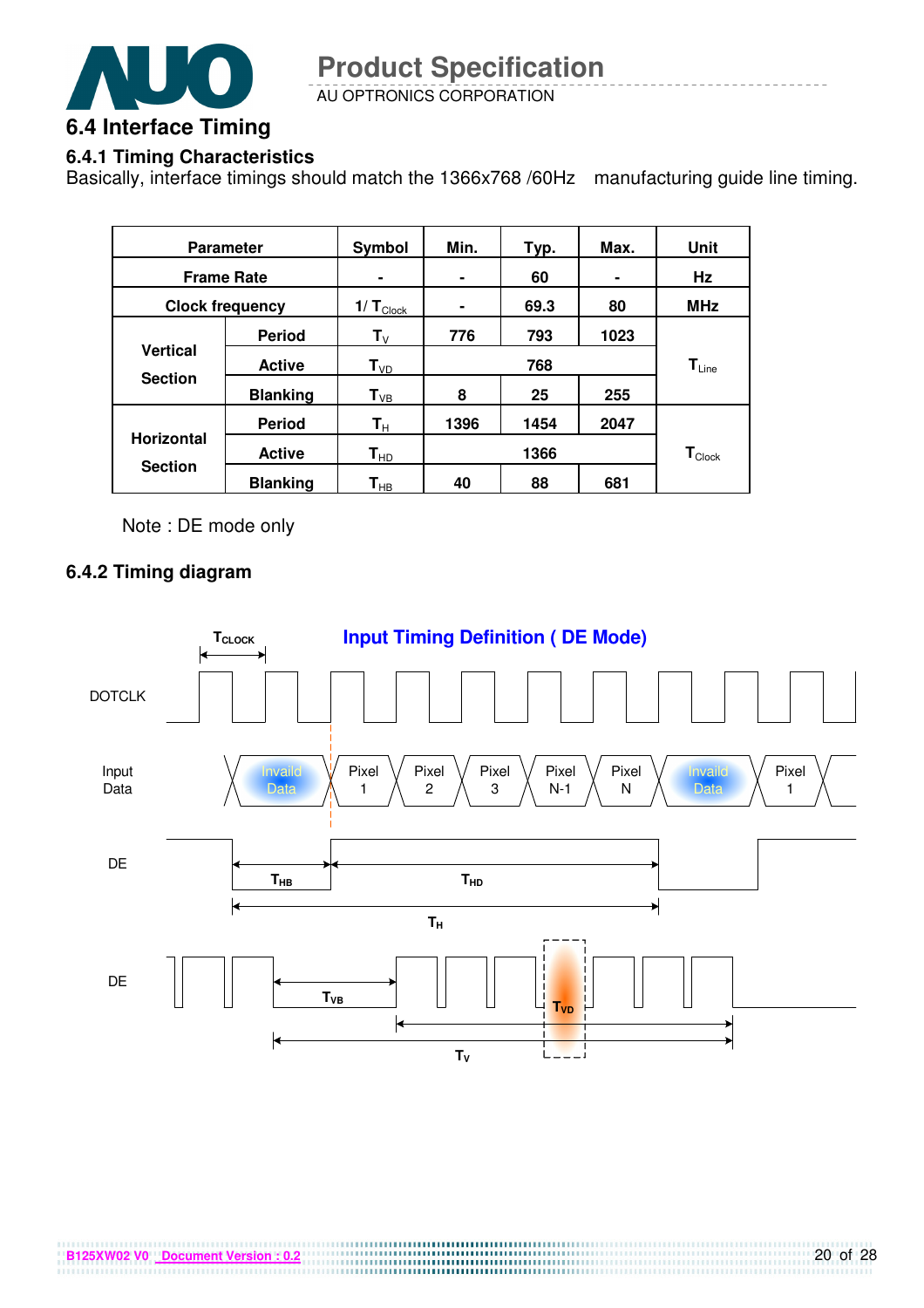![](_page_20_Picture_0.jpeg)

**B125XW02 V0 Document Version** 

#### AU OPTRONICS CORPORATION

#### **6.5 Power ON/OFF Sequence**

Power on/off sequence is as follows. Interface signals and LED on/off sequence are also shown in the chart. Signals from any system shall be Hi-Z state or low level when VDD is off

![](_page_20_Figure_5.jpeg)

| <b>Power Sequence Timing</b> |             |      |                |              |  |
|------------------------------|-------------|------|----------------|--------------|--|
|                              |             |      |                |              |  |
| <b>Parameter</b>             | Min.        | Typ. | Max.           | <b>Units</b> |  |
| T <sub>1</sub>               | 0.5         |      | 10             |              |  |
| T <sub>2</sub>               | 0           |      | 50             |              |  |
| T <sub>3</sub>               | 200         |      | $\blacksquare$ |              |  |
| <b>T4</b>                    | $\bf{0}$    |      |                |              |  |
| T <sub>5</sub>               | $\bf{0}$    |      |                |              |  |
| T <sub>6</sub>               | $\bf{0}$    |      | 10             |              |  |
| T7                           | 150         |      |                | ms           |  |
| T <sub>8</sub>               | $\mathbf 0$ |      |                |              |  |
| T9                           | $\bf{0}$    |      |                |              |  |
| <b>T10</b>                   | $\bf{0}$    |      |                |              |  |
| <b>T11</b>                   | 0           |      |                |              |  |
| T <sub>12</sub>              | 0.5         |      |                |              |  |
| T <sub>13</sub>              | $\bf{0}$    |      |                |              |  |

Note: If T4<200ms, the display garbage may occur. We suggest T4>200ms to avoid the display garbage.

Note: If T1 or T12 < 0.5, the inrrush curren may cause the damage of fuse. If the T1 or T12<0.5, the

inrush current I<sup>2</sup> t is under typical melt of fuse Spec., there's no above-mentioned problem.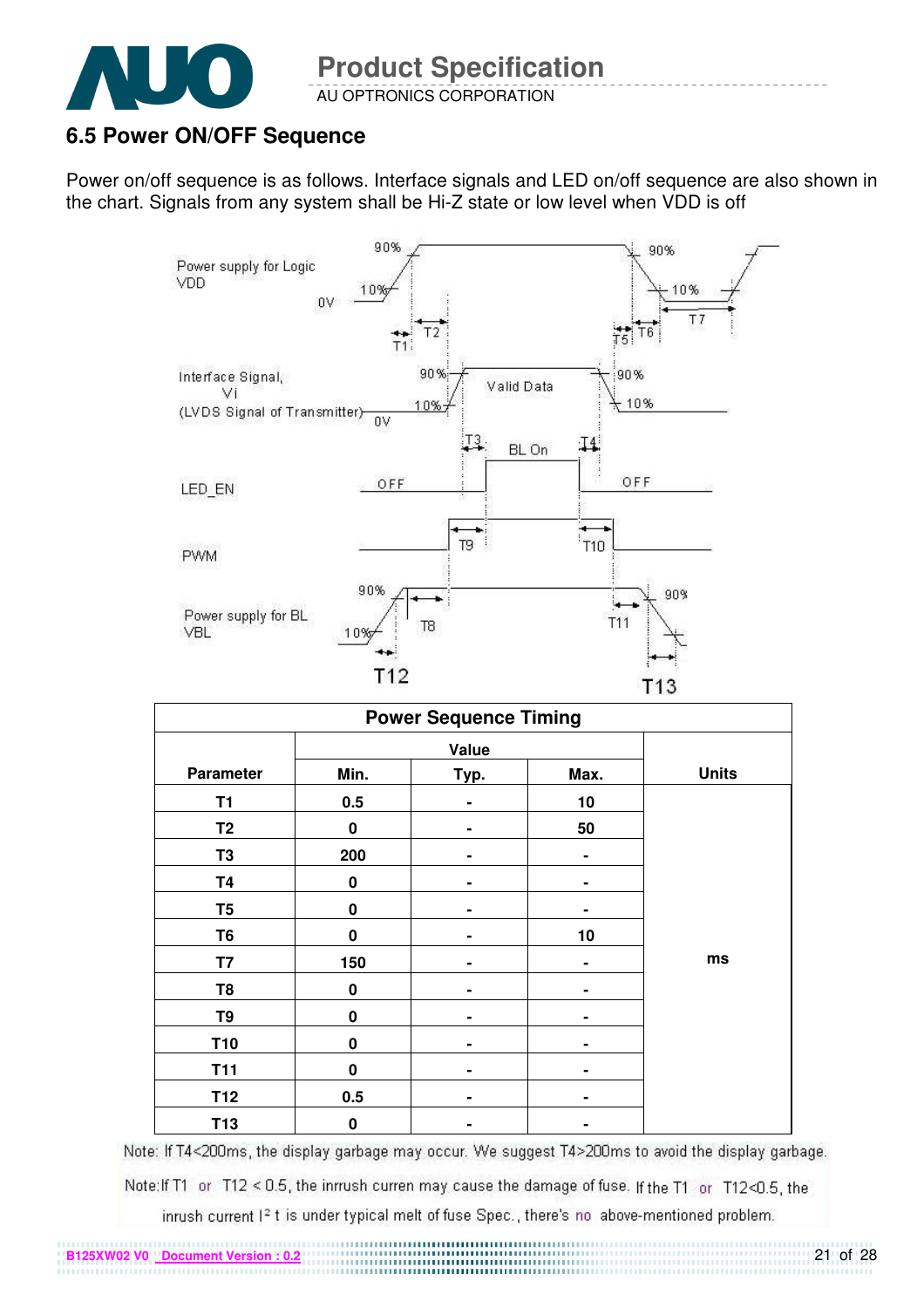![](_page_21_Picture_0.jpeg)

AU OPTRONICS CORPORATION

#### **7.1 Vibration Test**

**Test Spec:** 

- **•** Test method: Non-Operation
- Acceleration: 1.5 G
- Frequency: 10 500Hz Random
- Sweep: 30 Minutes each Axis (X, Y, Z)

#### **7.2 Shock Test**

**Test Spec:** 

- **•** Test method: Non-Operation
- Acceleration: 220 G , Half sine wave
- Active time: 2 ms
- Pulse: X,Y,Z .one time for each side

#### **7.3 Reliability Test**

| <b>Items</b>                                | <b>Required Condition</b>                     | <b>Note</b> |
|---------------------------------------------|-----------------------------------------------|-------------|
| <b>Temperature</b><br><b>Humidity Bias</b>  | Ta= 40℃, 90%RH, 300h                          |             |
| <b>High Temperature</b><br><b>Operation</b> | Ta= 50℃, Dry, 300h                            |             |
| <b>Low Temperature</b><br><b>Operation</b>  | Ta= 0℃, 300h                                  |             |
| <b>High Temperature</b><br><b>Storage</b>   | Ta= 60℃, 35%RH, 300h                          |             |
| <b>Low Temperature</b><br><b>Storage</b>    | Ta= -20℃, 50%RH, 250h                         |             |
| <b>Thermal Shock</b><br><b>Test</b>         | Ta=-20℃to 60℃, Duration at 30 min, 100 cycles |             |
| <b>ESD</b>                                  | <b>Contact : ±8 KV</b>                        | Note 1      |
|                                             | Air: ±15 KV                                   |             |

 **Note1:** According to EN 61000-4-2 , ESD class B: Some performance degradation allowed. Self-recoverable. No data lost, No hardware failures.

**Remark:** MTBF (Excluding the LED): 30,000 hours with a confidence level 90%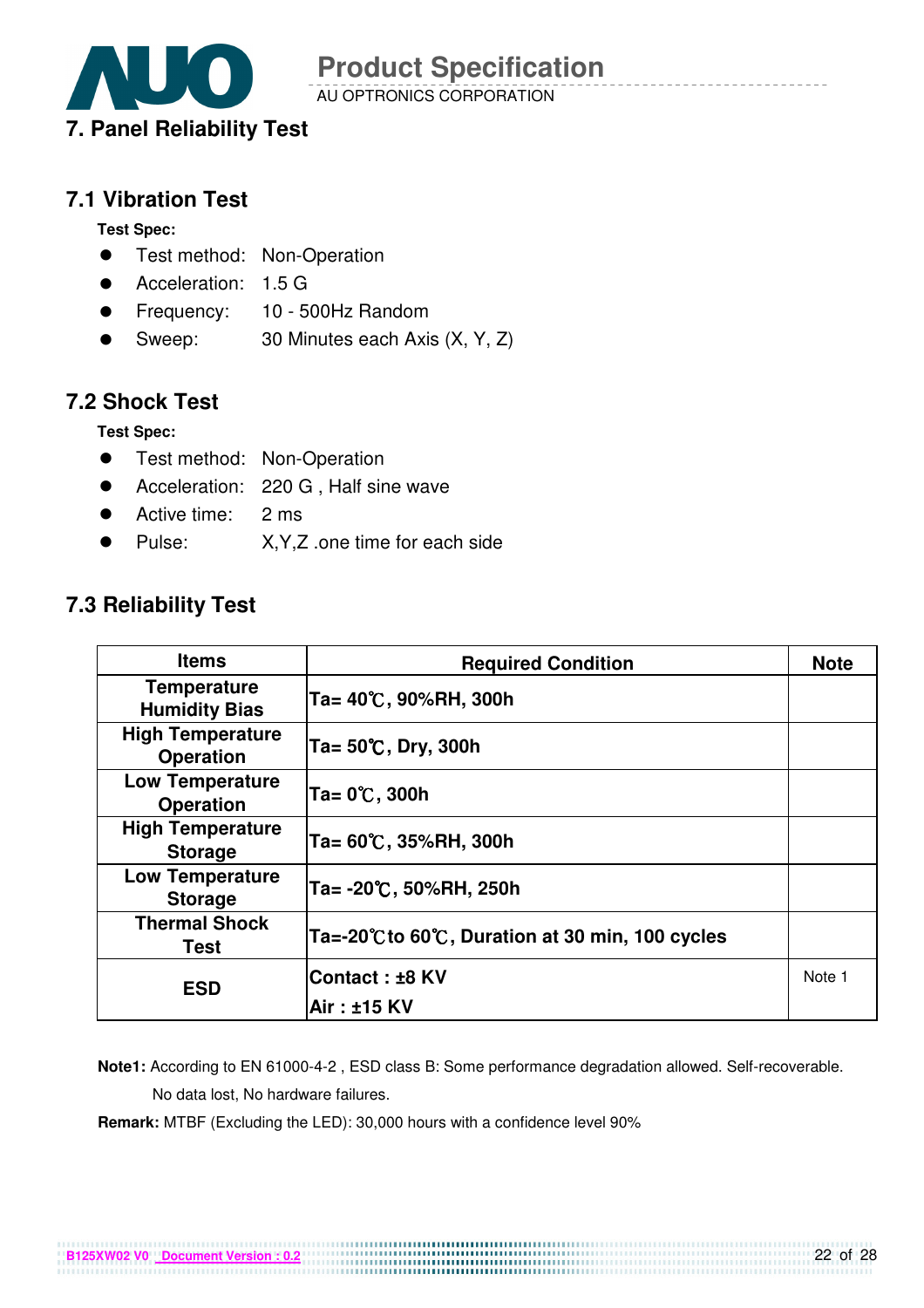![](_page_22_Picture_0.jpeg)

#### **8. Mechanical Characteristics**

#### **8.1 LCM Outline Dimension**

**8.1.1 Standard Front View** 

![](_page_22_Figure_4.jpeg)

![](_page_22_Figure_5.jpeg)

**82 V0** <u>Document Version : 0.2</u><br>**B25XW0** Document Version : 0.2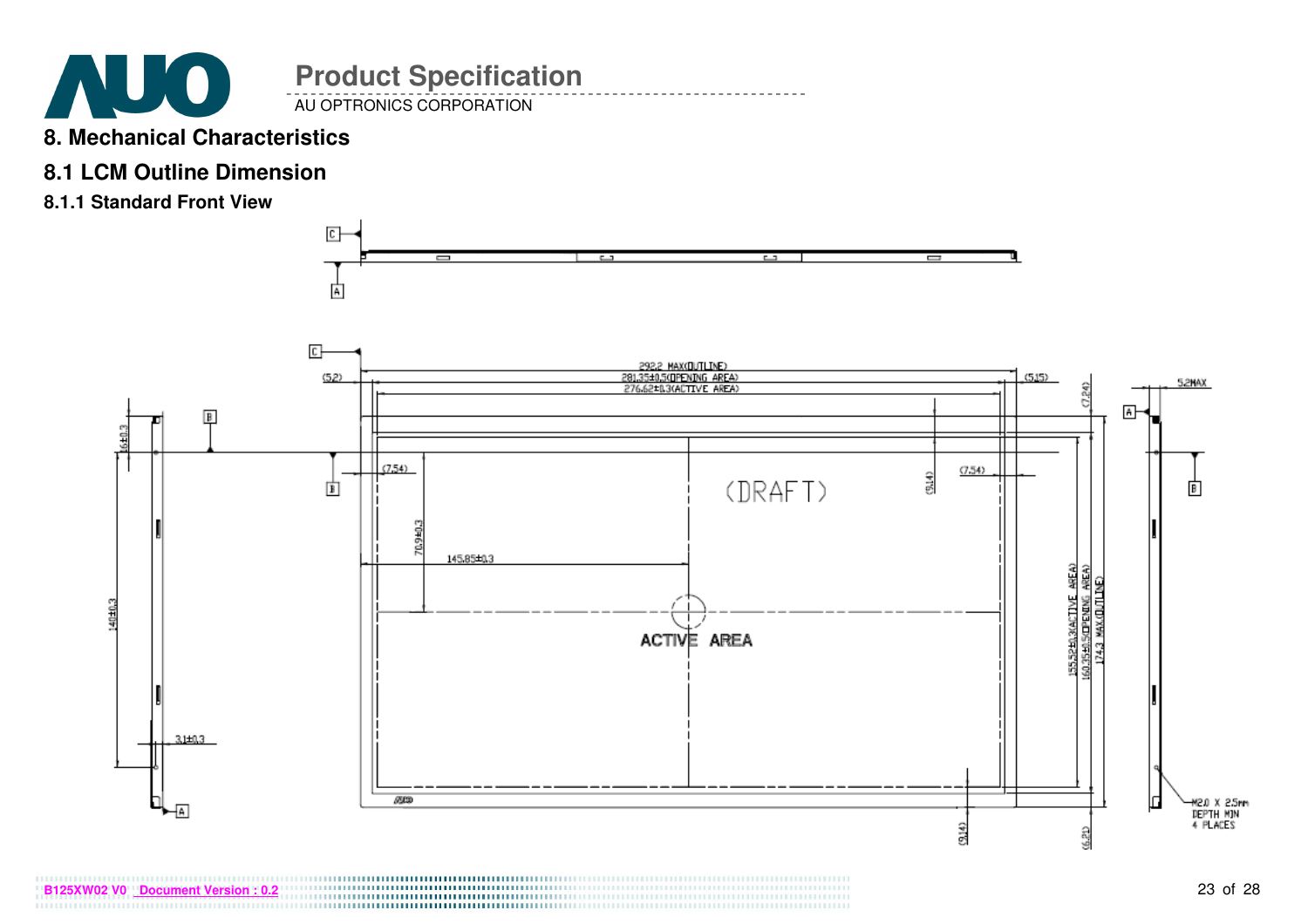![](_page_23_Picture_0.jpeg)

AU OPTRONICS CORPORATION

![](_page_23_Figure_3.jpeg)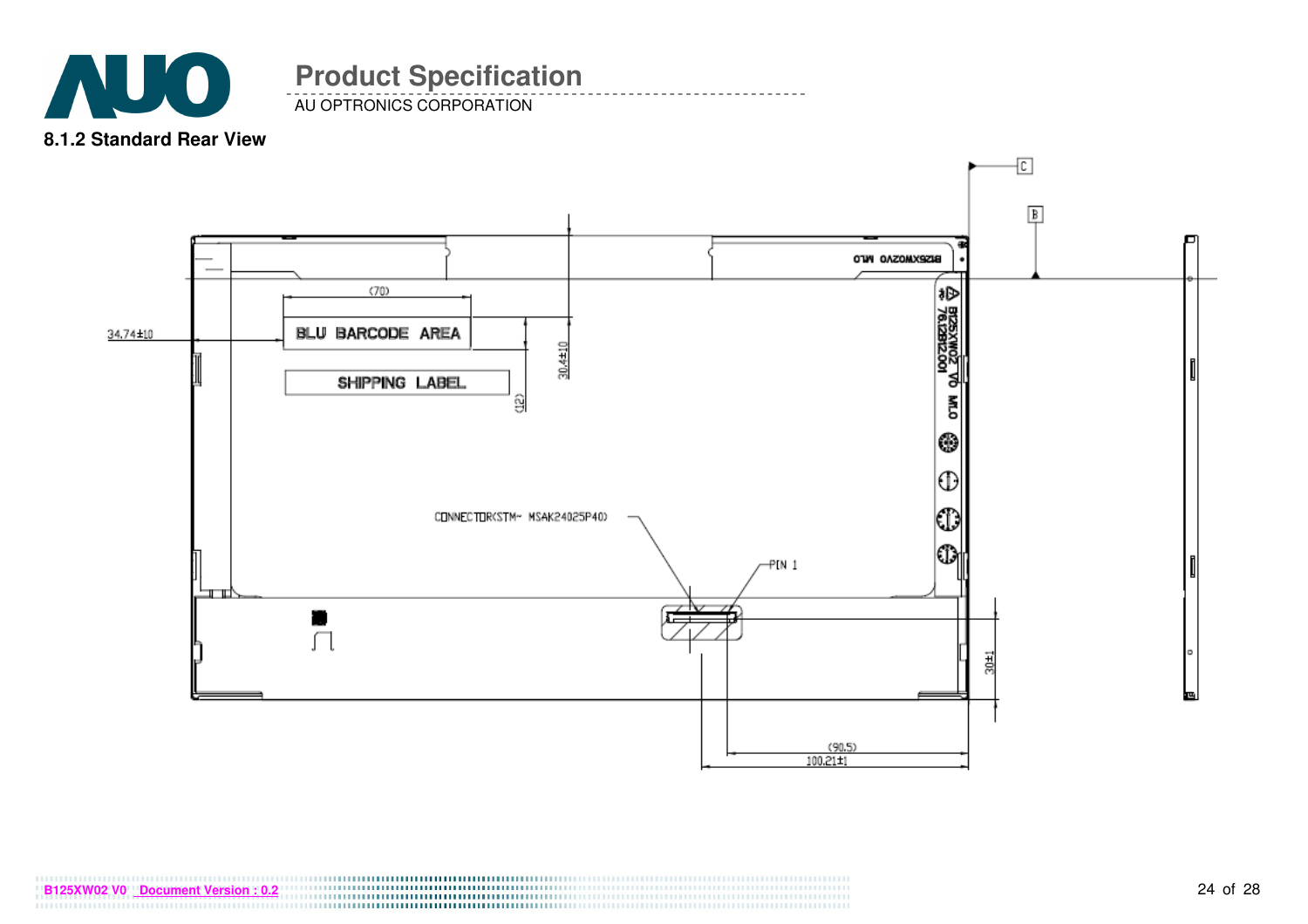![](_page_24_Picture_0.jpeg)

AU OPTRONICS CORPORATION

#### **9.1 Shipping Label Format**

![](_page_24_Figure_4.jpeg)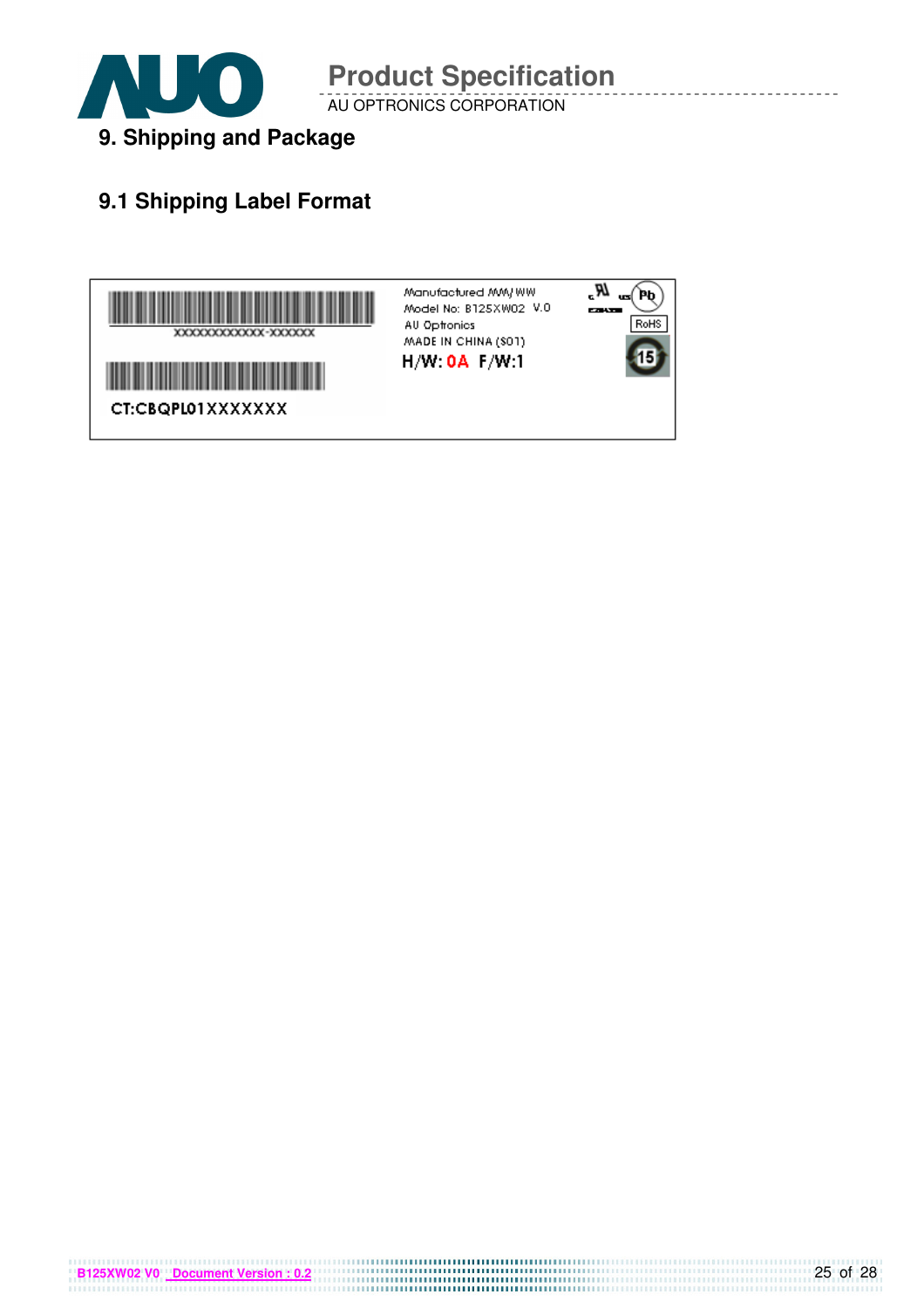![](_page_25_Picture_0.jpeg)

AU OPTRONICS CORPORATION

**9.2 Carton Package** 

![](_page_25_Figure_4.jpeg)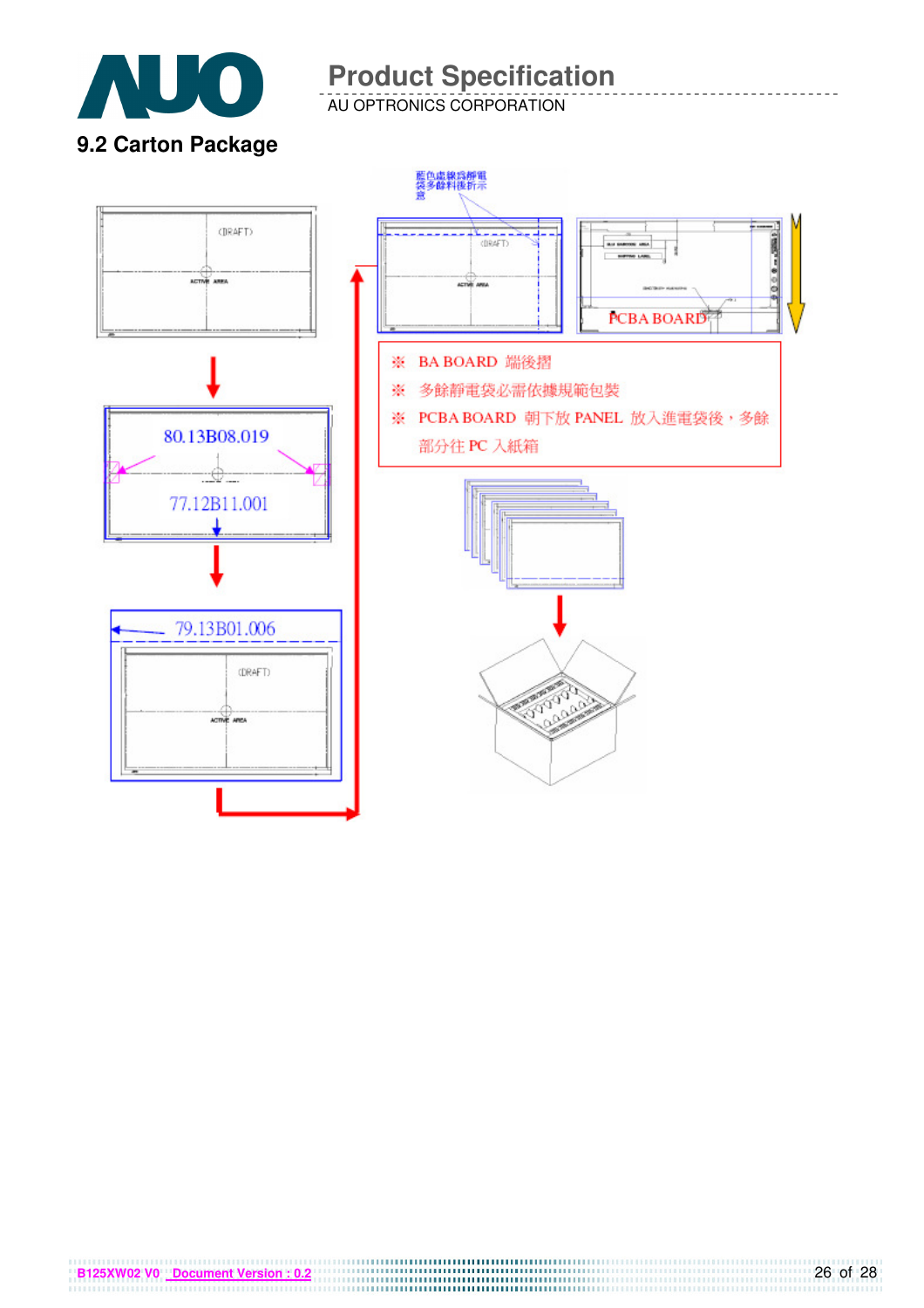![](_page_26_Picture_0.jpeg)

**B125XW02 V0 Document Version : 0.2**

![](_page_26_Figure_1.jpeg)

單層 pallet 打棧示意圖